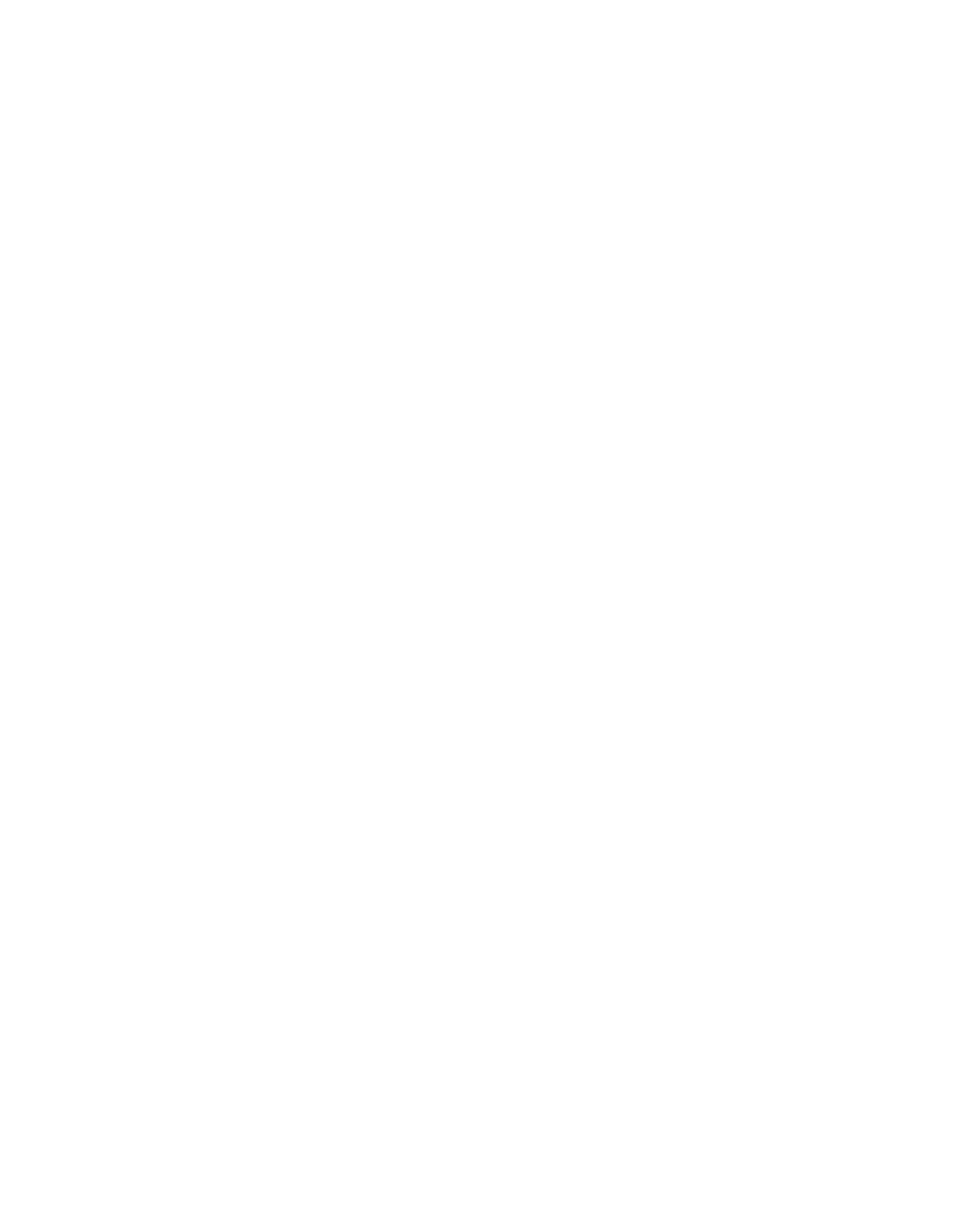## **Contents**

#### **Getting Started**

#### **Chapter 1**

#### Administration

#### **Chapter 2**

#### **Setting up Security**

#### **Chapter 3**

| 25 |
|----|
| 26 |
|    |
|    |
|    |
| 30 |
|    |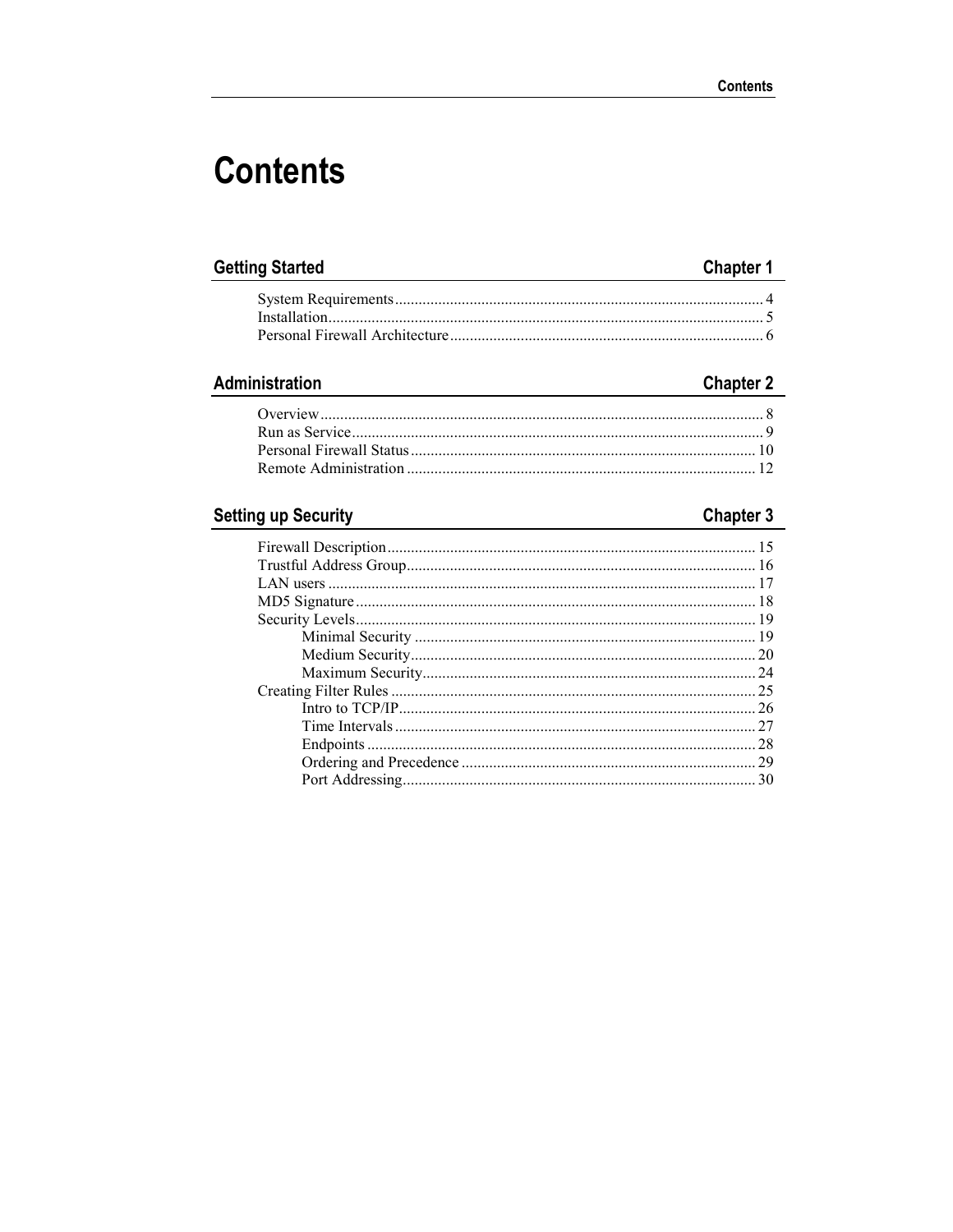| <b>Logs and Packet Analysis</b> | <b>Chapter 4</b> |
|---------------------------------|------------------|
|                                 |                  |
|                                 |                  |
|                                 |                  |
|                                 |                  |
| Index                           |                  |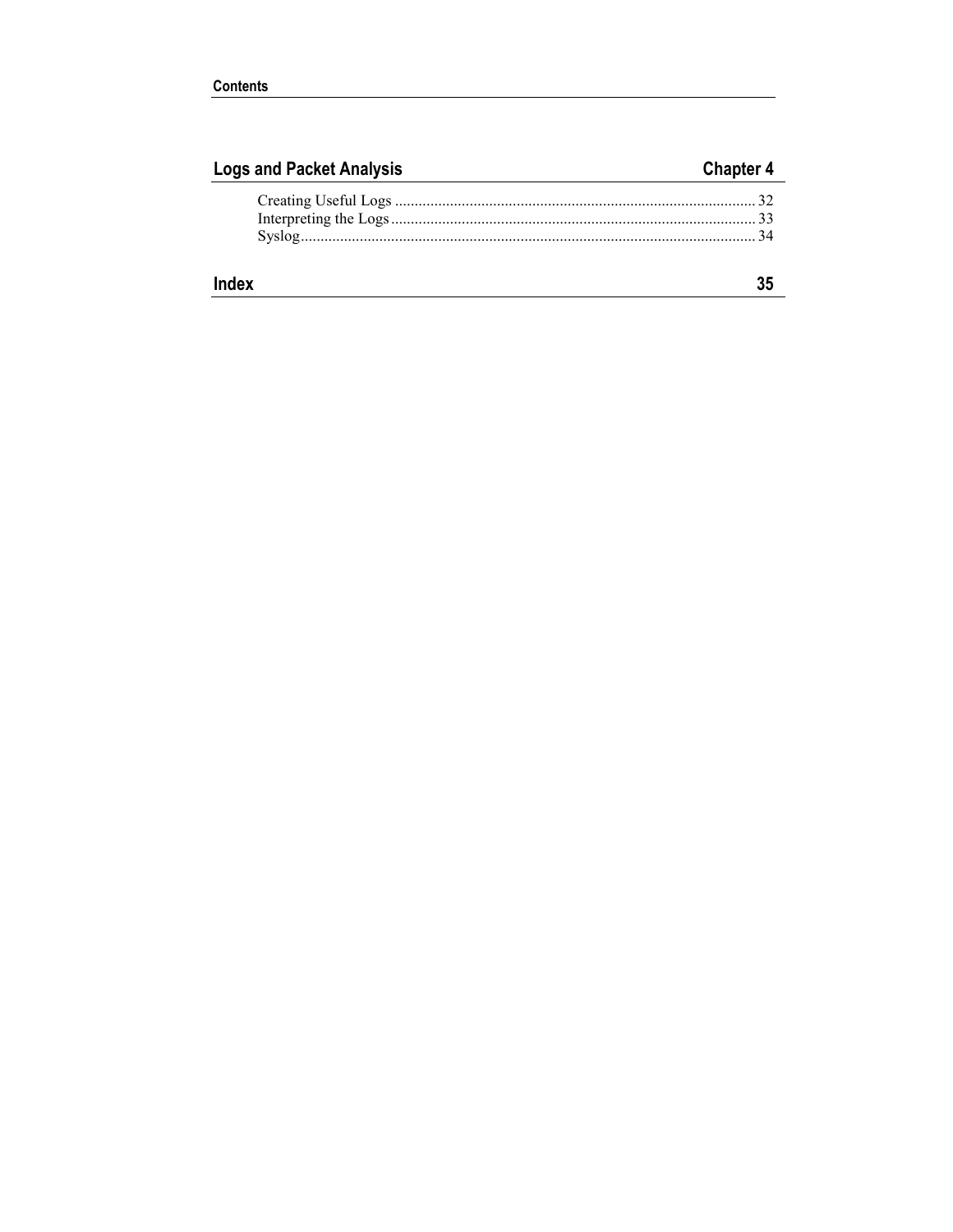## GETTING STARTED

## **In This Chapter**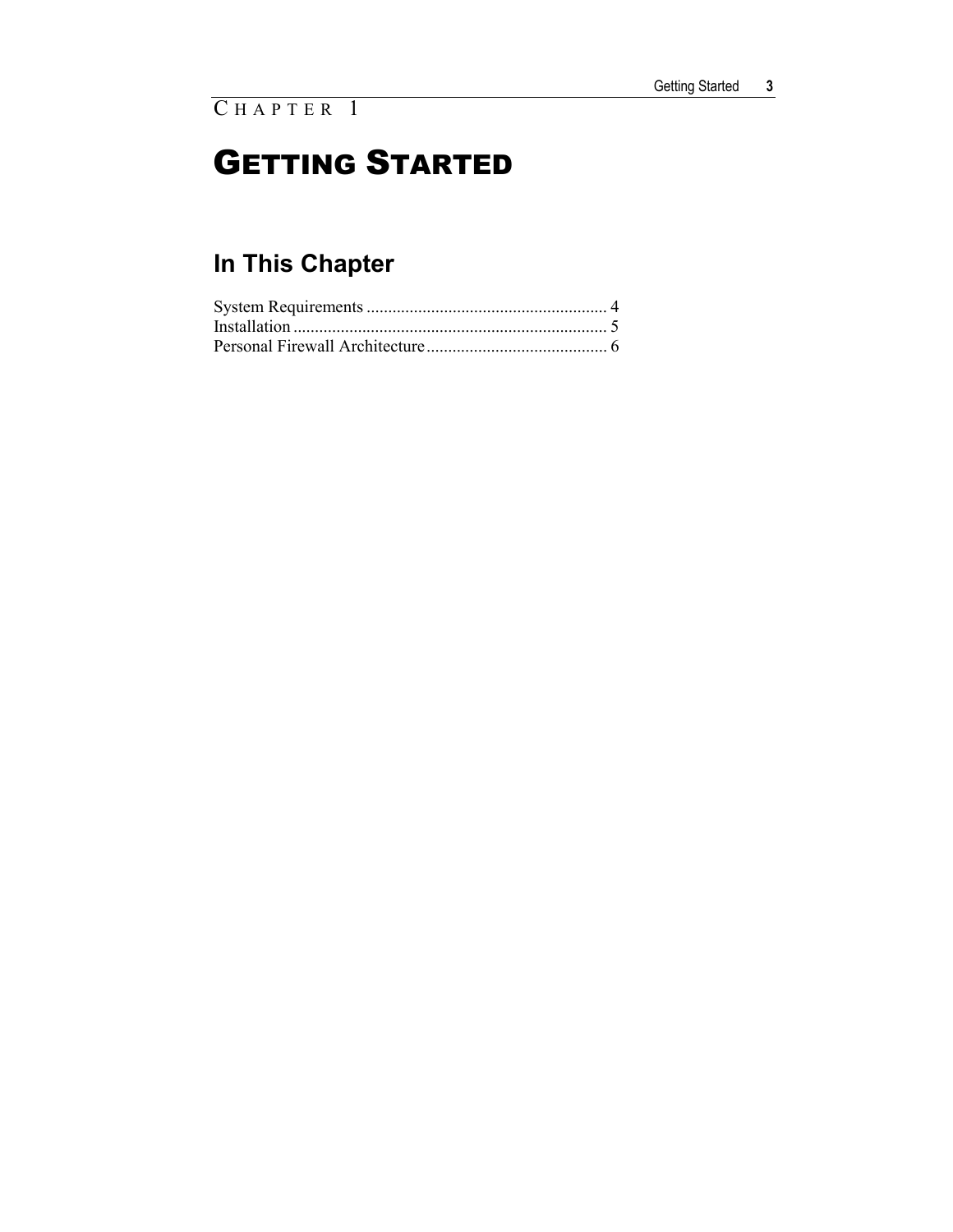## **System Requirements**

586 Pentium class

16 MB of RAM

1 MB of free storage

Windows 9x/2000/ME/NT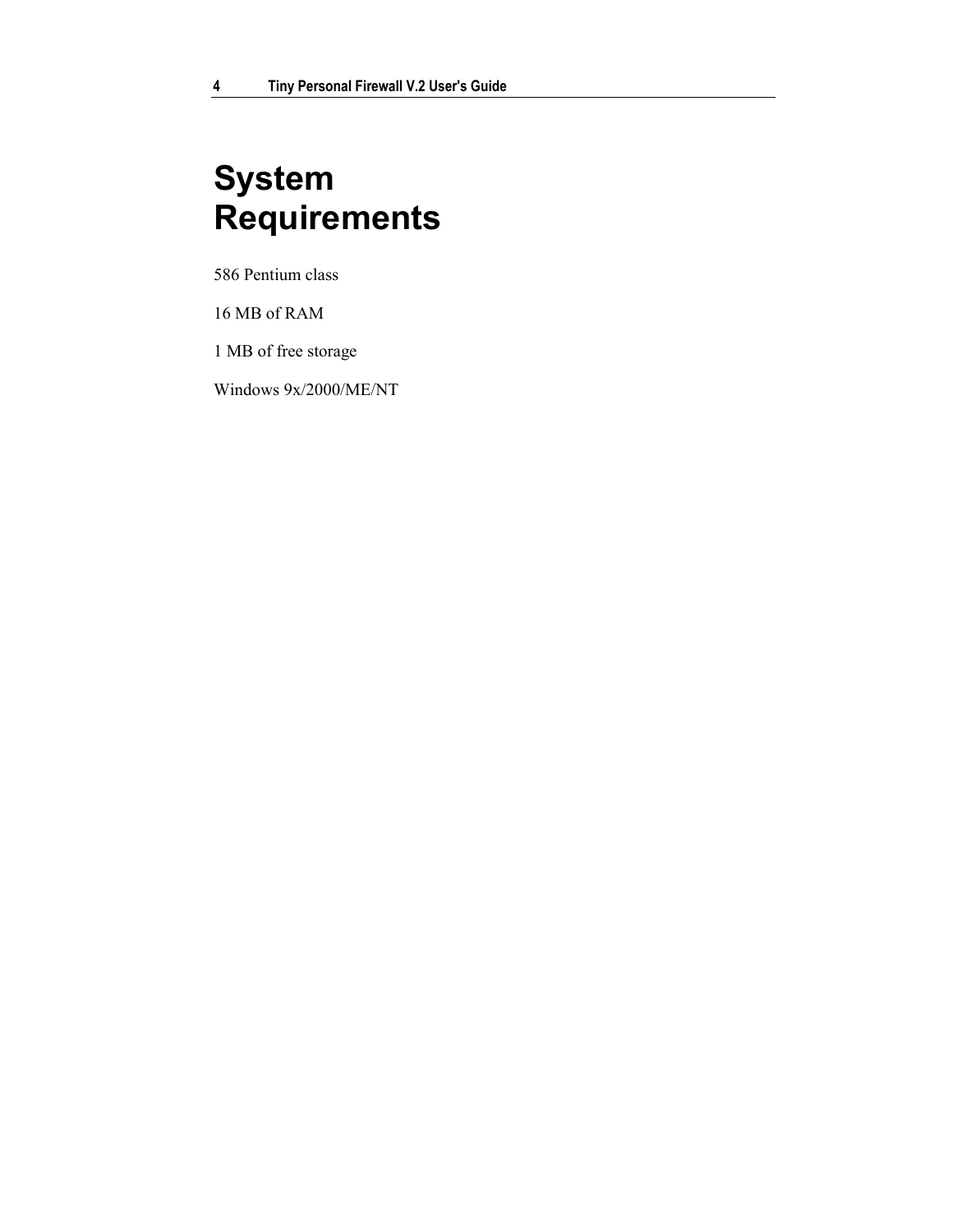### **Installation**

After double clicking on the Personal Firewall self-extracting utility you will be asked which folder you would like the program to be installed into. The default folder is the program files folder. By selecting the browse option you may change the folder that Personal Firewall will be installed into. You must restart the machine after installation.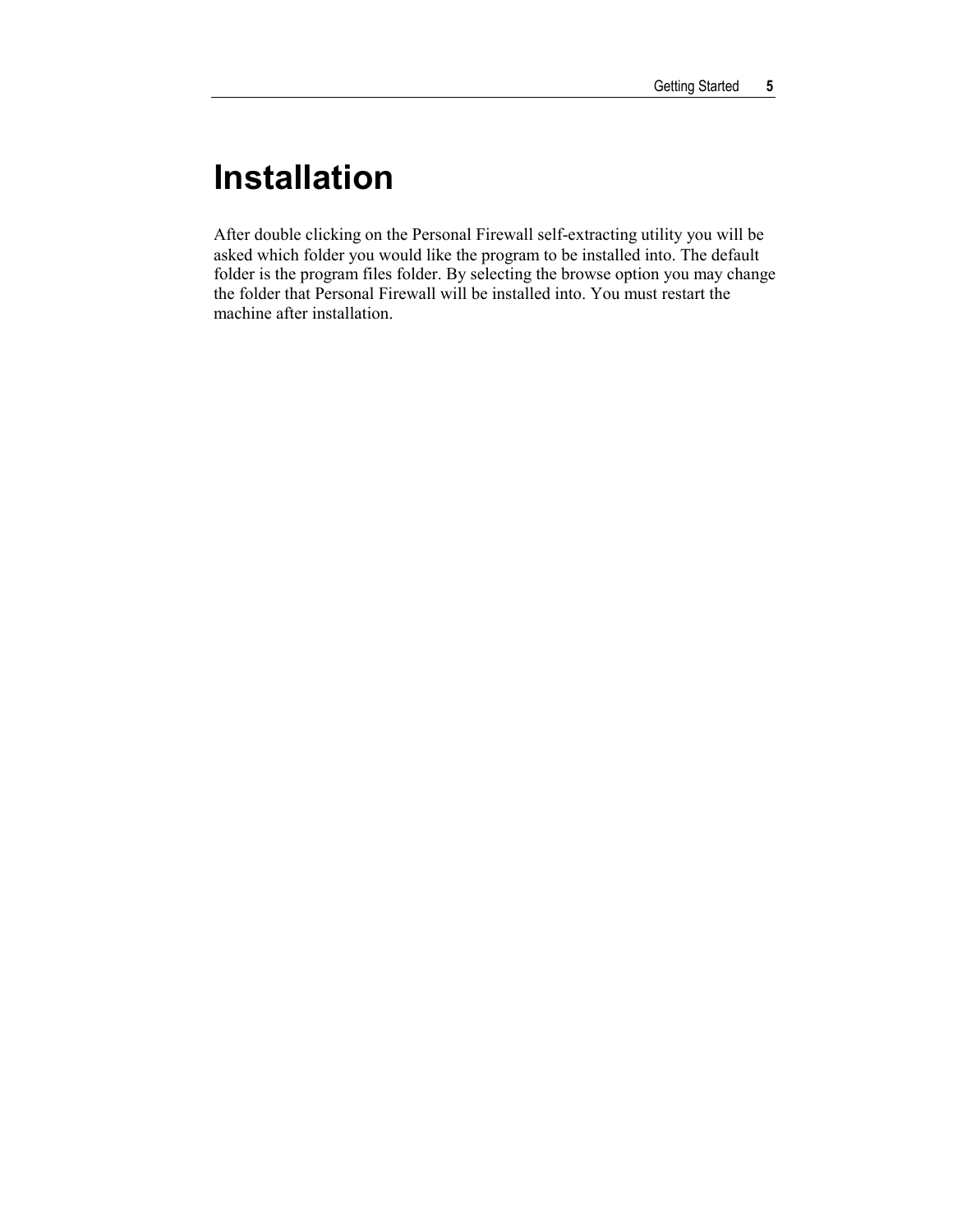## **Personal Firewall Architecture**

Tiny Personal Firewall uses the administration utility as an interface for communicating with the engine, which communicates with the Personal Firewall driver. The driver resides on the lowest possible level of the operating system, just above the physical hardware drivers. This way, personal firewall is always the first and last line of defense.

| Applications (trojan horse, Tiny Personal Administration) |               |             |   |
|-----------------------------------------------------------|---------------|-------------|---|
| windows sockets                                           |               |             |   |
| TCP/IP protocol                                           |               |             |   |
| Tiny Personal Firewall Driver                             |               |             |   |
| network adapter<br>driver                                 | WAN subsystem |             | . |
| network adapter                                           | modem         | <b>ISDN</b> | . |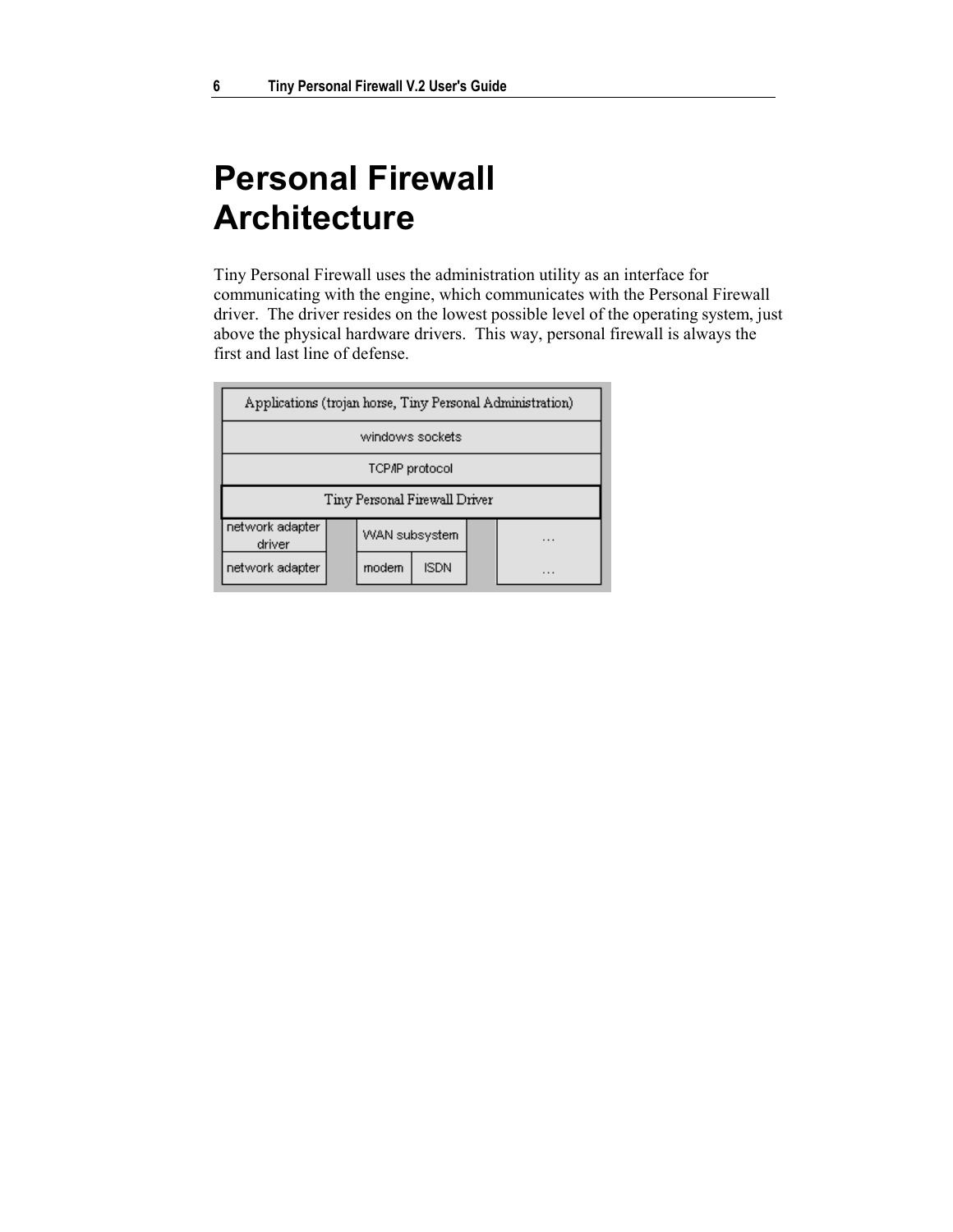### **ADMINISTRATION**

## **In This Chapter**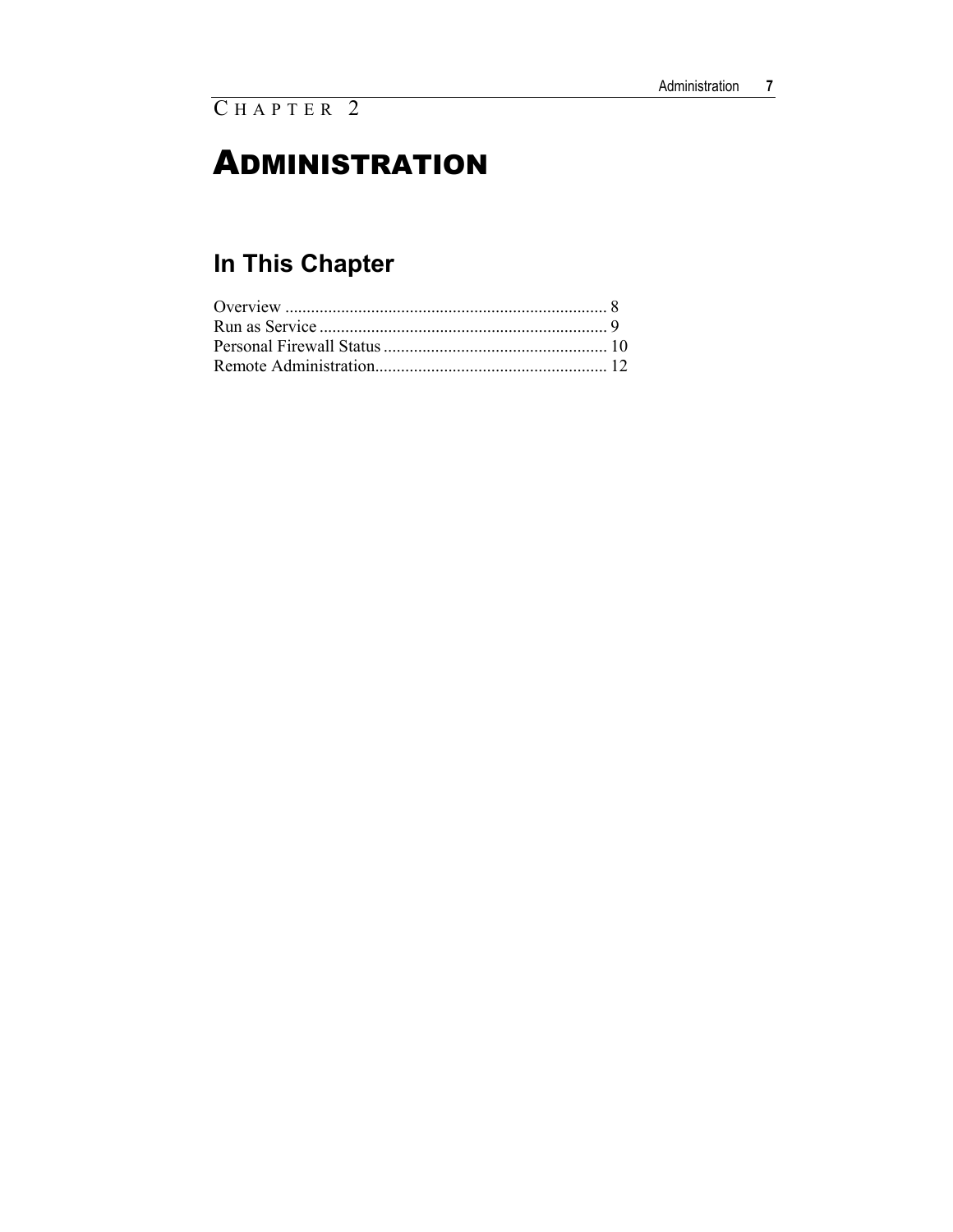### **Overview**

Tiny Personal Firewall is divided into three utilities: the engine, the status monitor and the administration.

Personal Firewall Administration Personal Firewall Engine Personal Firewall Status

The **Engine** must be activated before you can access the administration utility. If you run Personal Firewall as a system service (recommended) the engine will automatically appear in the system tray during Windows startup. Otherwise, you must activate the engine from the program files folder. By right clicking on the engine icon you may access the administration window or exit the engine to disable the Personal Firewall driver.

The **Administration** utility is the interface that allows you to modify your firewall settings and is discussed throughout the remainder of the manual.

The **Status** monitor allows you to see the ports that each application is bound to, as well as other useful information associated with each binding. This utility is described in more detail later in this chapter.

All three utilities can be activated from the Start menu -> Programs -> Tiny Personal Firewall.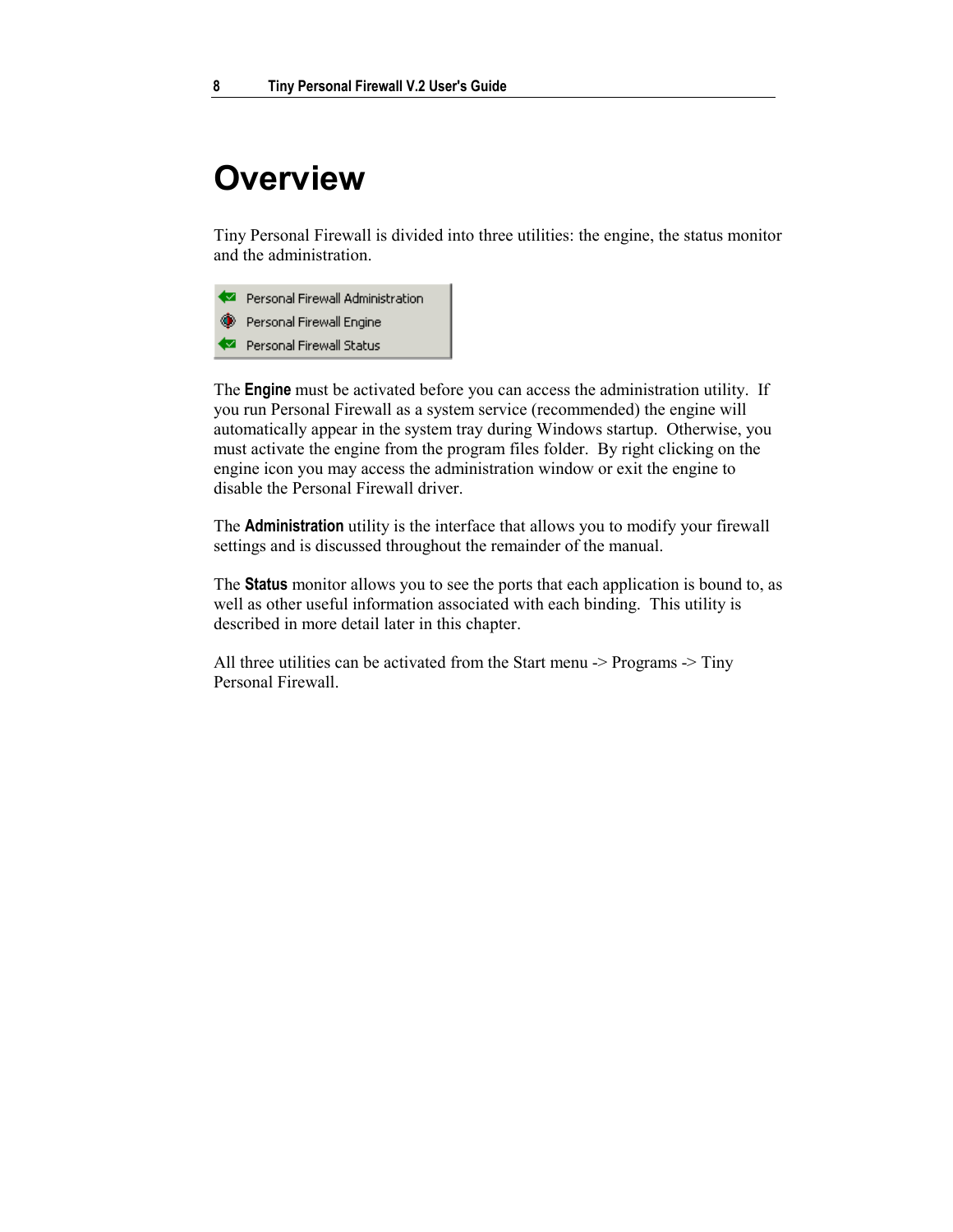### **Run as Service**

For optimal security, it is suggested that you run Tiny Personal Firewall as a service. This will allow the Personal Firewall driver to function the moment after communication is possible from your computer. All of your filtering rules will be active long before any application, such as a trojan horse, has the chance to send or receive data. To run Personal Firewall as a service you must enable the option from the Miscellaneous window of the Administration utility.

| <b>Tiny Personal Firewall</b>               |                  |               |                            | $\vert x \vert$ |
|---------------------------------------------|------------------|---------------|----------------------------|-----------------|
| Miscellaneous<br>Firewall<br>Administration |                  |               |                            |                 |
|                                             |                  |               | Authentication Is Required |                 |
|                                             | Password:        | ************* |                            |                 |
| Confirm Password:                           |                  | ************  |                            |                 |
| Enable Remote Administration                |                  |               |                            |                 |
| Statistics And Logs View                    |                  |               |                            |                 |
|                                             |                  |               | Authentication Is Required |                 |
|                                             | Password:        | ************  |                            |                 |
| Confirm Password:                           |                  | ************  |                            |                 |
| Enable Remote Access To Statistics And Logs |                  |               |                            |                 |
|                                             | C Run Manually   |               |                            |                 |
|                                             |                  |               |                            |                 |
|                                             | ● Run As Service |               |                            |                 |
|                                             |                  | OΚ            | Cancel                     | Apply           |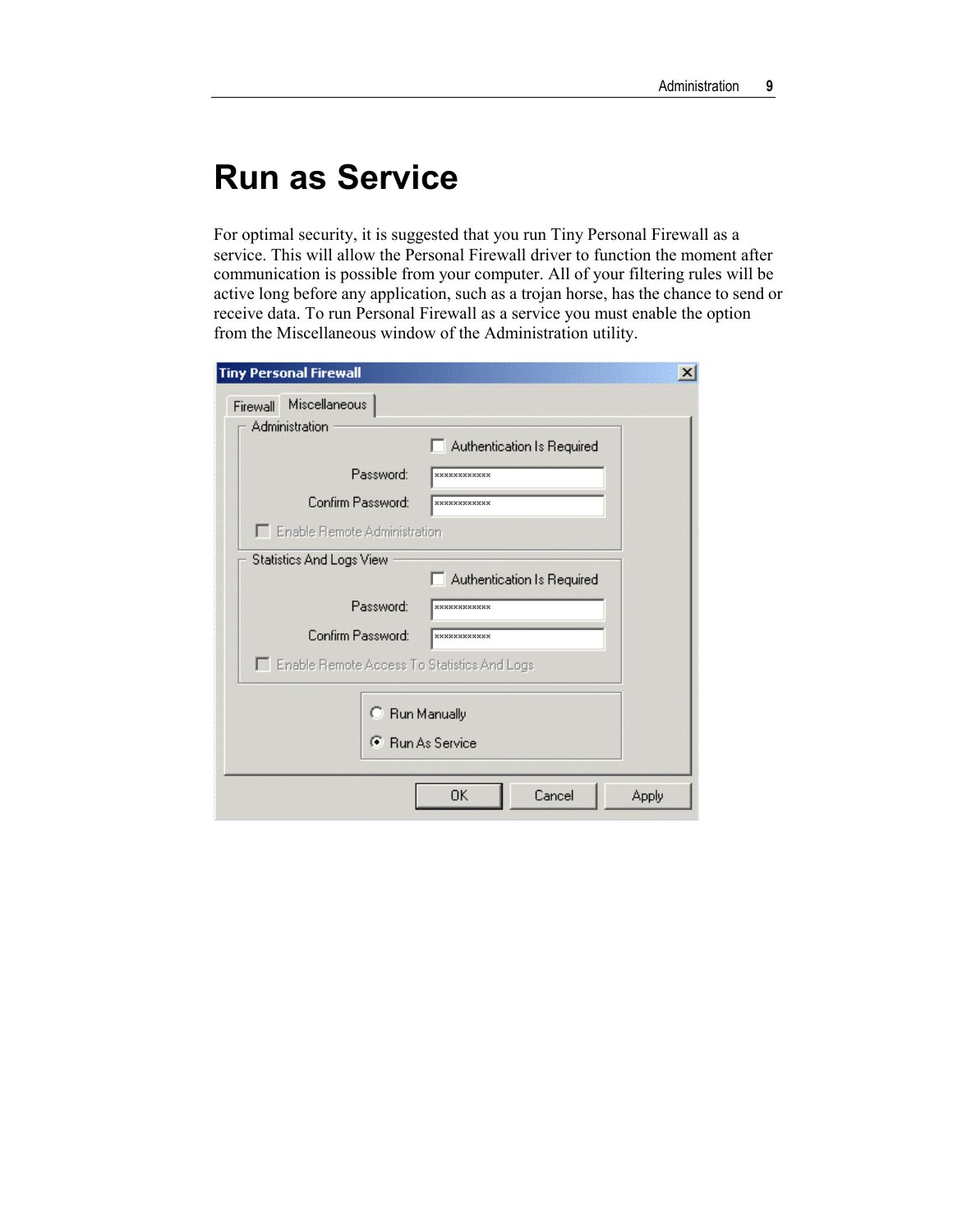### **Personal Firewall Status**

Applications and system services that communicate with other computers tell your operating system that all incoming packets with a particular destination port should be forwarded to the application or service listening on the specified port. The status monitor displays various information about all of these applications and services that are granted communication.

The **application** column simply states the application, such as icq.exe, or system, for service, that has a permitted open connection. The **protocol** will specify if the application or service is bound to either TCP or UDP. The **local address** refers to your computer, and includes the port number that the application or service is bound to. If there is active communication between the service or application, the **remote address** will display the IP address of the other party and the port that it is receiving connections from. Also, the **state** will display 'connection out.' If there is no established communication, the state will remain 'listening.' The **creation time** displays the date and time (military) that the most recent or current connection was extablished. The **Rx** and **Tx** refer to received data and transmitted data.

| <b>Ca Tiny Personal Firewall - Opened Connections</b> |          |                 |                       |           |
|-------------------------------------------------------|----------|-----------------|-----------------------|-----------|
| File<br>Help<br>Logs                                  |          |                 |                       |           |
| Application                                           | Protocol | Local Address   | <b>Remote Address</b> | State     |
| <b>SYSTEM</b>                                         | LIDP     | localhost: 445  | 0.0.0.0.0             | Listening |
| <b>SYSTEM</b>                                         | TCP      | localhost: 445  | 0.0.0.0.0             | Listening |
| SERVICES.EXE                                          | UDP      | localbost:1026. | 0.0.0.0.0             | Listening |
| SVCHOST.EXE                                           | TCP      | localhost:135   | 0.0.0.0.0             | Listening |
| <b>SYSTEM</b>                                         | UDP      | 192.168.1.3:138 | 0.0.0.0.0             | Listening |
| <b>SYSTEM</b>                                         | UDP      | 192.168.1.3:137 | 0.0.0.0.0             | Listening |
| <b>SYSTEM</b>                                         | TCP      | 192.168.1.3:139 | 0.0.0.0.0             | Listening |
| MSTASK.EXE                                            | TCP      | localhost:1025  | 0.0.0.0.0             | Listening |
| SVCHOST.EXE                                           | UDP      | localhost:135.  | 0.0.0.0.0             | Listenina |
| LSASS.EXE                                             | UDP      | 192.168.1.3:500 | 0.0.0.0.0             | Listenina |
| SVCHOST EXE                                           | HDP      | 127 A A 1·1A28  | nnnnn                 | Listening |
| ◂                                                     |          |                 |                       |           |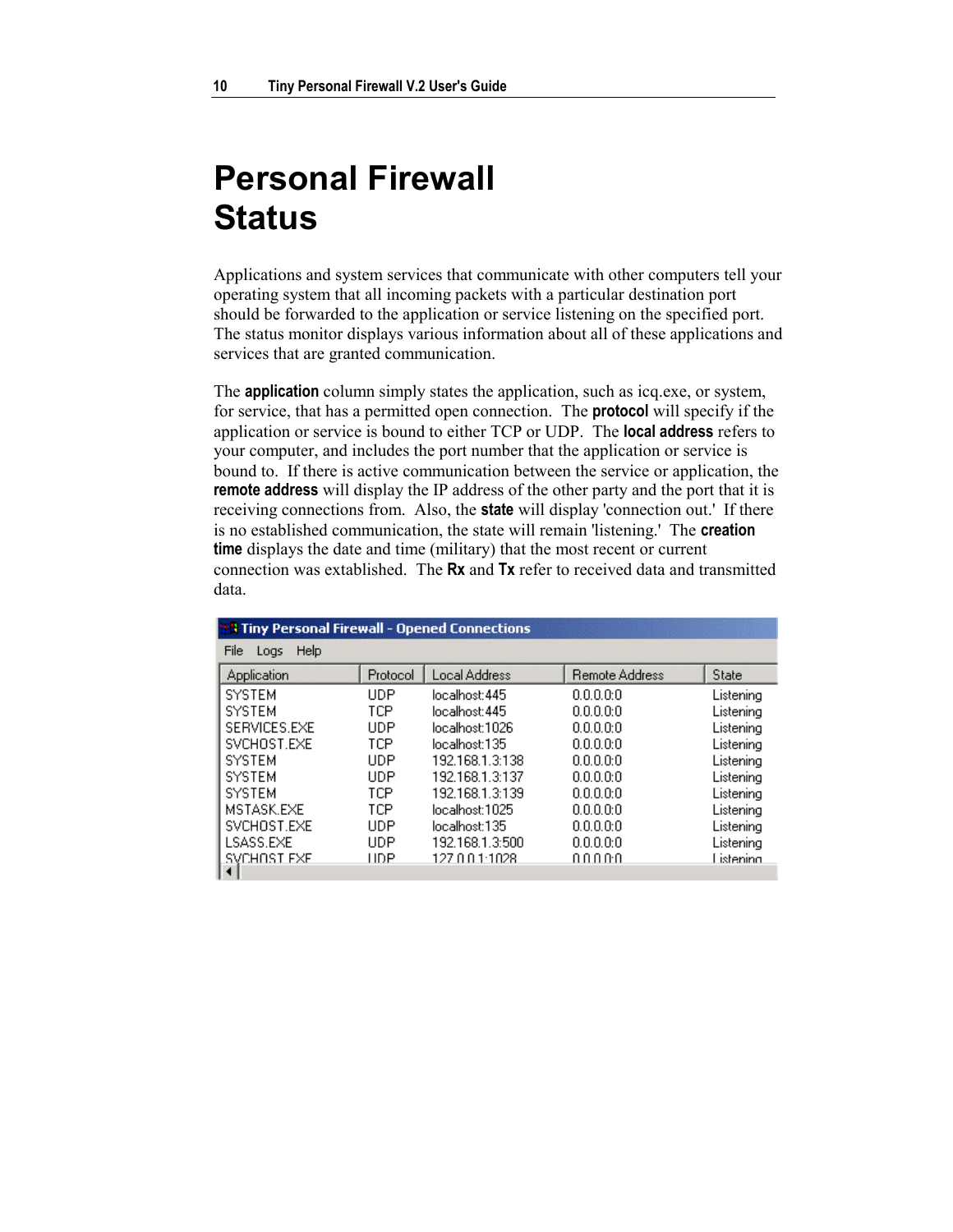|                      |            |                 |            | $ \Box$ $\times$ |  |
|----------------------|------------|-----------------|------------|------------------|--|
|                      |            |                 |            |                  |  |
| <b>Creation Time</b> | Rx [Bytes] | Rx Speed [kB/s] | Tx [Bytes] | Tx Speed [kB/s]  |  |
| $10.10.2000$ $15:00$ | n          | 0.00            | 0          | 0.00             |  |
| 10.10.2000 15:00:    | n          | 0.00            | 0          | 0.00             |  |
| 10.10.2000 15:00:    | n          | 0.00            | 0          | 0.00             |  |
| $10.10.2000\,15.00$  | n          | 0.00            | n          | 0.00             |  |
| 10.10.2000.15:00:    | 283637     | 0.00            | 20344      | 0.00             |  |
| 10.10.2000.15:00:    | 133726     | 0.00            | 6210       | 0.00             |  |
| 10.10.200015:00      | n          | 0.00            | 0          | 0.00             |  |
| 10.10.2000.15:00:    | n          | 0.00            | Ο          | 0.00             |  |
| 10.10.2000.15:00:    | 0          | 0.00            | Ω          | 0.00             |  |
| 10.10.2000.15:00:    | 0          | 0.00            | Ω          | 0.00             |  |
| 10 10 2000 15:00:    | n          | n nn            |            | n nn             |  |
|                      |            |                 |            |                  |  |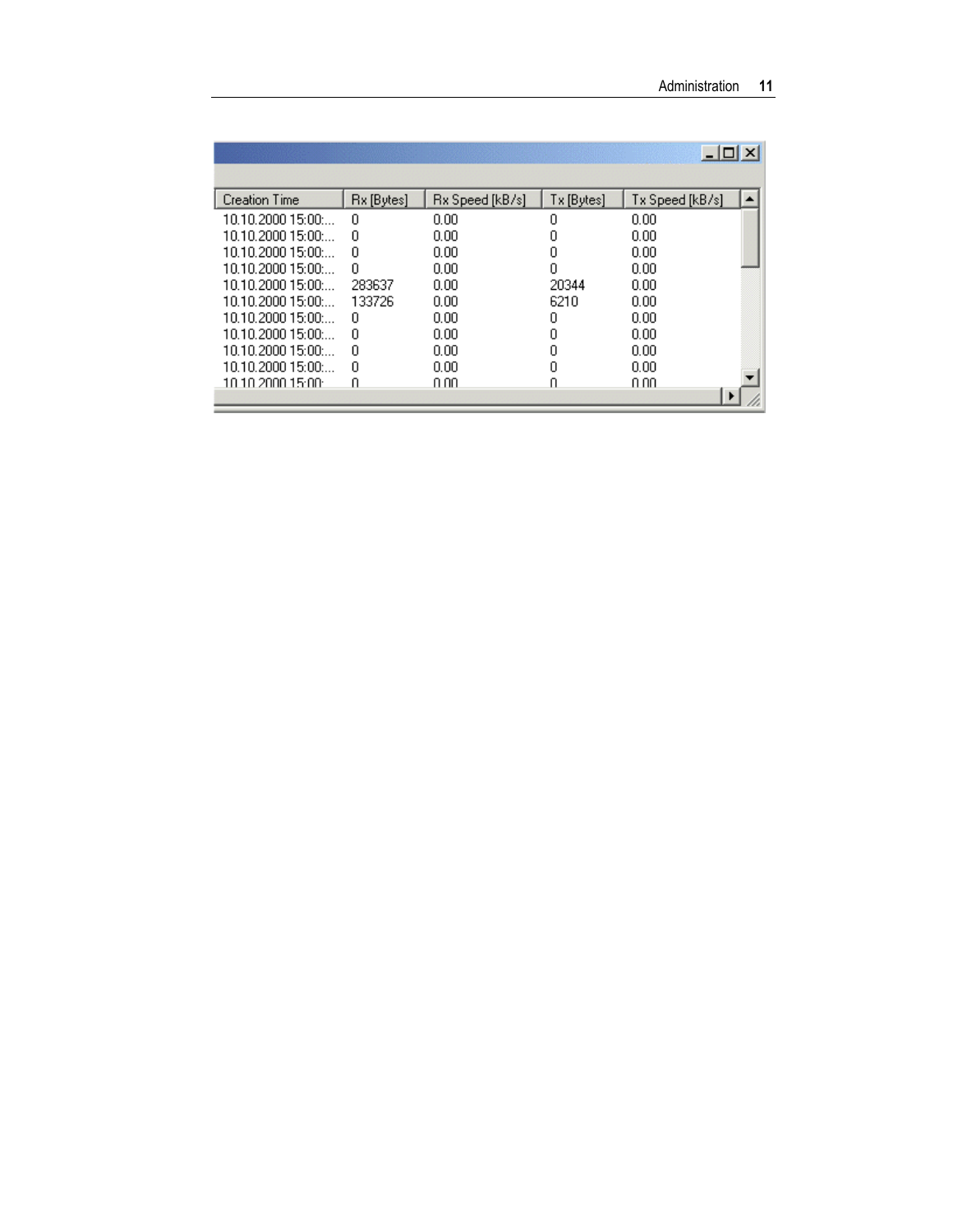### **Remote Administration**

To allow Personal Firewall to be remotely configured you must enable this feature from the miscellaneous tab in the main window. Additionally, you may allow your status and logs to be viewed remotely.

| <b>Tiny Personal Firewall</b>                 | $\vert x \vert$                           |
|-----------------------------------------------|-------------------------------------------|
| Firewall Miscellaneous<br>Administration      |                                           |
|                                               | Ø Authentication Is Required              |
| Password:                                     | ************                              |
| Confirm Password:                             | ************                              |
| <b>▽</b> Enable Remote Administration         |                                           |
| Statistics And Logs View                      |                                           |
|                                               | Ø Authentication Is Required              |
| Password:                                     | ************                              |
| Confirm Password:                             | ************                              |
| Ⅳ Enable Remote Access To Statistics And Logs |                                           |
|                                               | C Run Manually<br><b>C</b> Bun As Service |
|                                               | ΟK<br>Cancel<br>Apply                     |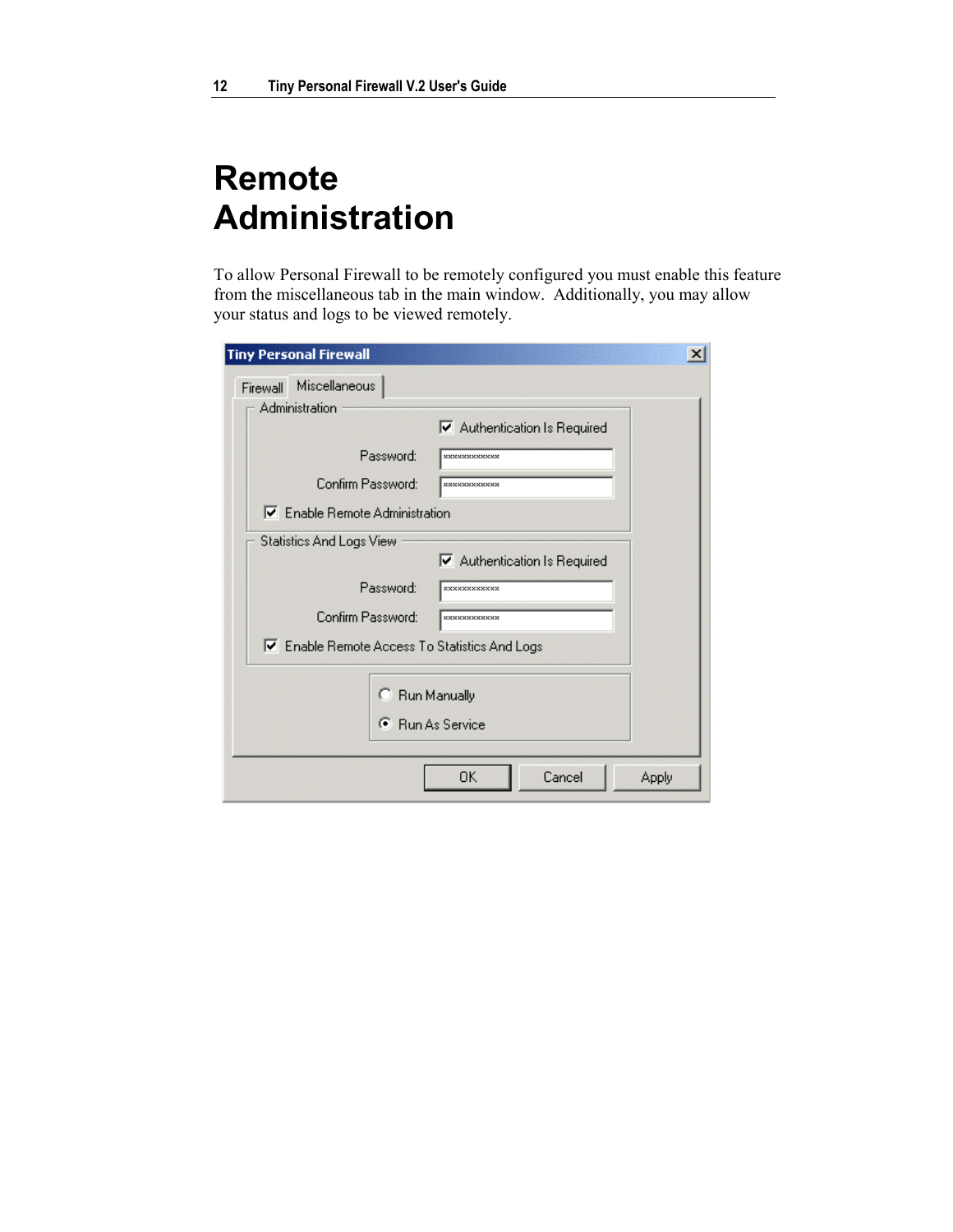The Beta version of personal firewall includes the functionality of remote administration; however, the option of remote access is not provided within the adminstration interface. To remotely access the status monitor you must go to the start menu -> run. Select the browse option and locate the administration program. Append **-remote** to the end of the directory path to remotely access the status monitor. You will be promted to enter the IP address and password for the remote client. To remotely access the administration, you will follow the same steps as above and append **-remote -cfg**. The full string for the picture below would look like this "C:\Program Files\Tiny Personal Firewall\PFWADMIN.exe" -remote cfg.

| Run   |                                                                                                          |
|-------|----------------------------------------------------------------------------------------------------------|
|       | Type the name of a program, folder, document, or<br>Internet resource, and Windows will open it for you. |
| Open: | "C:\Program Files\Tiny Personal Firewall\PFWADMIN v                                                      |
|       | Cancel<br>Browse<br>ОK                                                                                   |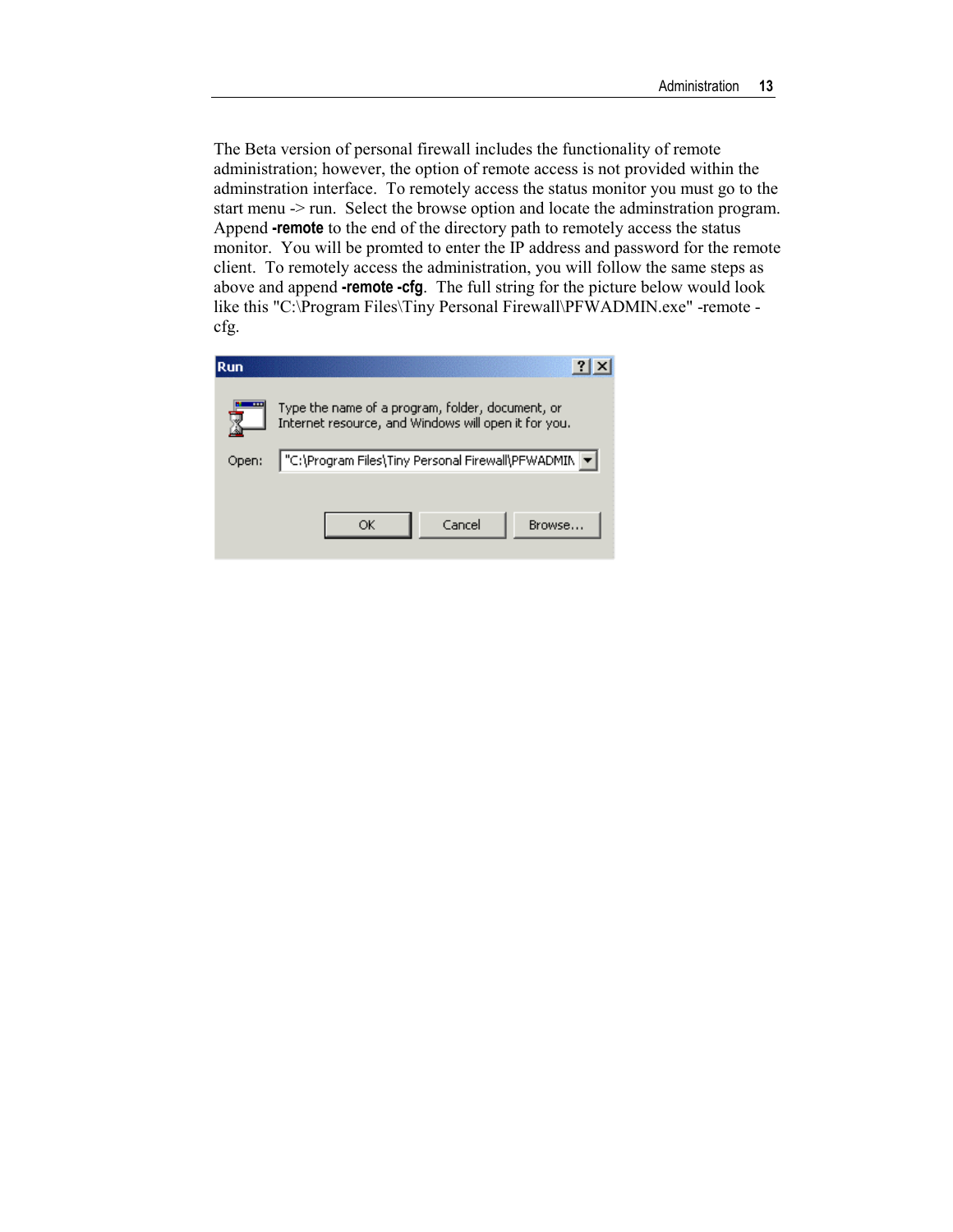C HAPTER 3

## **SETTING UP SECURITY**

### **In This Chapter**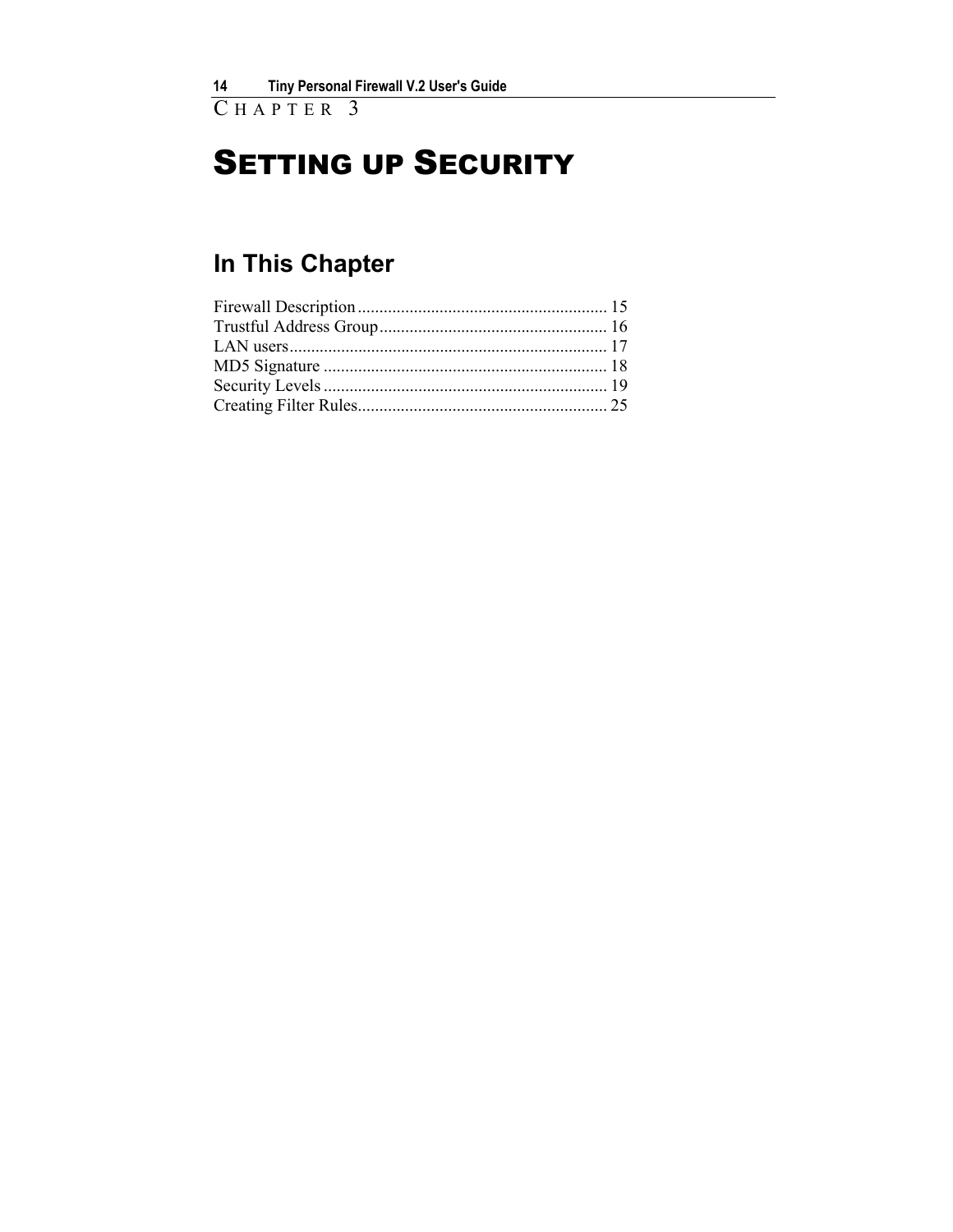### **Firewall Description**

The Transmission Control Protocol/Internet Protocol (TCP/IP) is the only means of communication accross wide area networks such as the Internet, and is the most common form of communication accross local area networks. The Internet Protocol (IP) is responsible for the identification of each packet. For example, when you address a letter you must follow a standard format so that the post office is able to process your letter. Similarly, the Internet Protocol attaches a header to each data packet. Within this header is standardized information such as the packet's protocol, who the packet is addressed to, where it's coming from, what ports to use (if applicable), if it is a response or a request and so on. A true firewall, such as Tiny Personal Firewall, uses a driver that is capable of inspecting this header information and as a result can filter, translate, or record based on specified criteria.

The core functionality of Personal Firewall is its stateful inspection capability. Before packets leave your computer, Personal Firewall inspects the header and records who it's going to and what port it will return on. When the response packet comes back to your computer, Personal Firewall will compare the packet to its records to make sure that you requested the packet. If it is not recognized, the packet is simply dropped.

Port addressing is an important element in data communication. Applications and services bind to and listen on particular ports creating a high level of vulnerability. A firewall can ensure that these applications and services don't allow unwanted intruders to access your machine through an open port.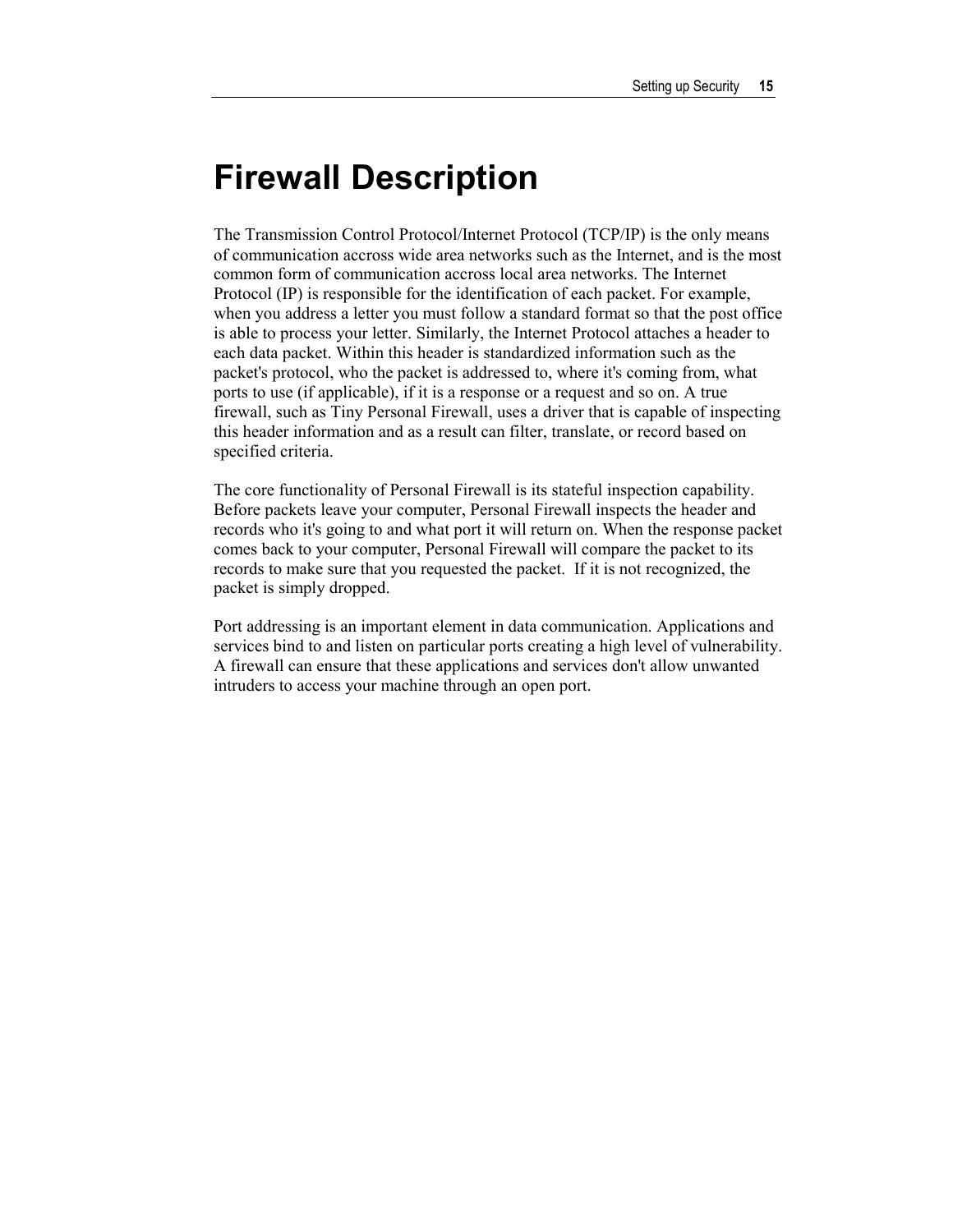### **Trustful Address Group**

In the advanced settings -> miscellaneous tab you will find the Trustful Address Group. This option is for simplification purposes. By themselves, any entries made to the address group will have no effect. The values inputed into the address group must be referenced by filter rules. For example, if you are on a Local Area Network and you want to allow shares to the LAN, then you would specify the IP address range or subnet of your LAN in the trustful address group. Then you must create a filter rule that allows incoming TCP/UDP packets with local endpoint of ports 137-139 (NetBios) and a remote endpoint from the trustful address group on any port. If you wanted your shares to be available to additional parties, say out over the Internet, you would specify those IP addresses in the trustful address group without having to create an additional filter rule. Note that the trustful address group can also be referenced by 'deny' rules.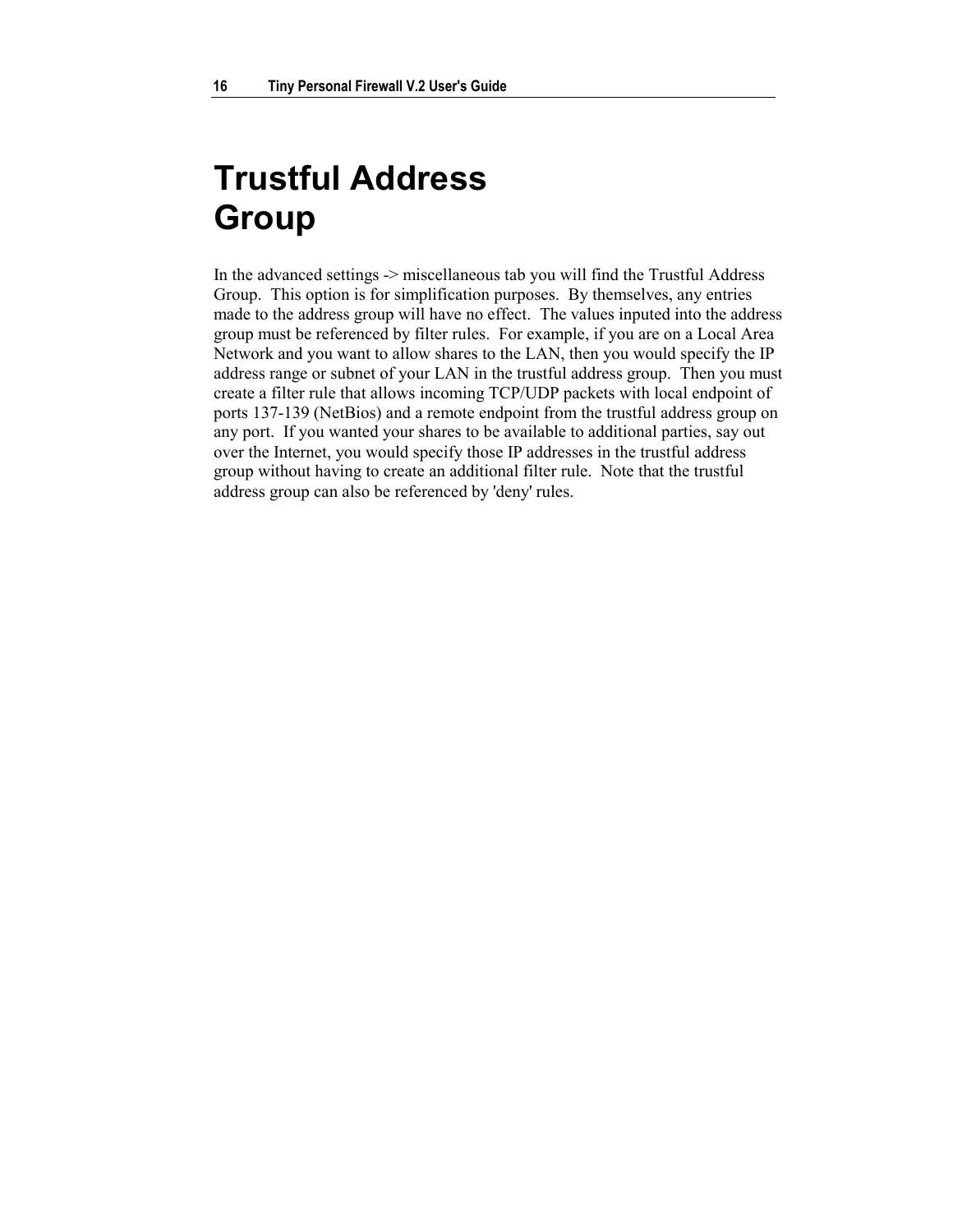### **LAN users**

If you are in a local area network, your computer will broadcast UDP packets using ports 137 and 138. These packets tell other LAN users your name and workgroup. Since these packets are frequently broadcasted, we provided a filter rule to permit all datagrams on ports 137 and 138 so that the user will not encounter several prompt screens from the wizard. This means that your computer name and workgroup name are available to anybody. If you do not wish to disclose such information you must add the following filter rule: For **outgoing UDP** packets specify the **local endpoint** as a **range from 137 to 138**. Leave all other information as **"any." Deny** all packets that fit this description. Make sure you give the rule a description like "Deny UDP netbios," and that the rule is at the top of the list.

#### **Firewall Configuration**

|                   | Filter Rules  <br>Miscellaneous    |                                                                                |
|-------------------|------------------------------------|--------------------------------------------------------------------------------|
|                   |                                    |                                                                                |
|                   | Rule Description                   | Rule Specification                                                             |
| <b>D</b> Loopback |                                    | In/Out UDP/TCP, Local:[Any port], Remote:[127.0.0.1]:[Any port], Any applica   |
|                   | <sup>■■</sup> deny nebios UDP      | Out UDP, Local: [137,138], Remote: [Any address]: [Any port], Any application. |
|                   | <b><sup>◆</sup></b> NetBT Datagram | In/Out UDP, Local:[137,138], Remote:[Any address]:[Any port], Any applicatior  |
|                   | ■ NetBT Session                    | Out TCP, Local: [Any port], Remote: [Any address]: [139], Any application.     |
|                   | <b>OD</b> NS                       | In/Out UDP, Local:[Any port], Remote:[Any address]:[53], Any application.      |
|                   | ■ Outgoing PING                    | Out ICMP Echo, Local:[Any], Remote:[Any address], Any application.             |
|                   | MS Internet Explorer               | Out TCP, Local: [Any port], Remote: [Any address]: [80], IEXPLORE.EXE          |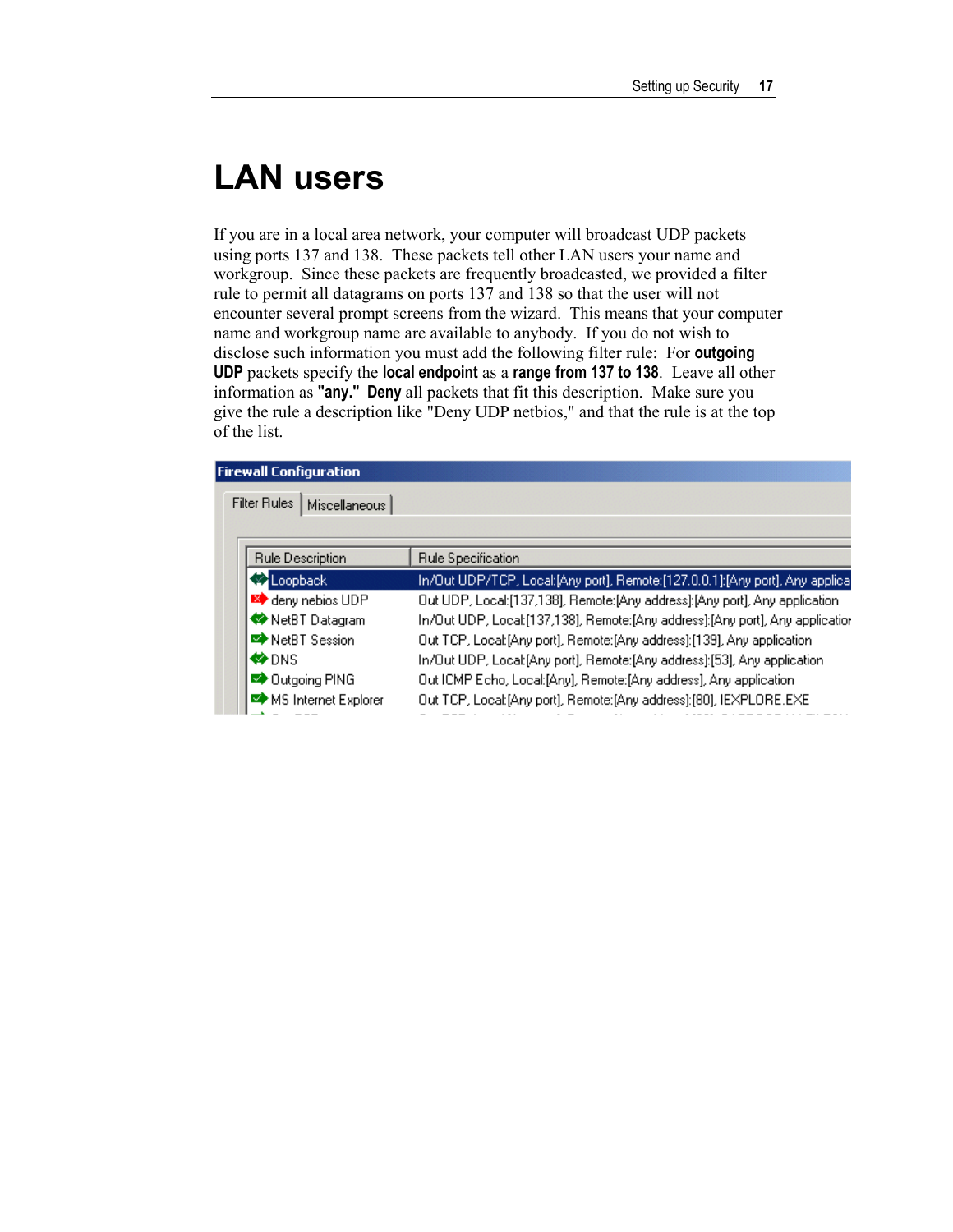### **MD5 Signature**

When creating permitting rules for applications, the user is informing Tiny Personal Firewall that an application named someapp.exe located in c:\program files\someapp.exe is allowed to bind to whatever ports the user says the application can use. This ensures, for the most part, that trojan horse applications do not have the right to bind to any ports for communication. It is possible, however, for a trojan horse to spoof its identification so the user may see outlook.exe, for example, and permit it without realizing that outlook.exe may be a trojan horse application in disguise. To prevent this application spoofing, Tiny Personal Firewall includes MD5 signature authentication support. MD5 is a hash algorythm that takes a 128 bit fingerprint of an application. Each time the application requests to bind to a particular port, Tiny Personal Firewall can take a fingerprint of the application and compare it to the original fingerprint. It is virtually impossible to duplicate a fingerprint, so trojan horse applications don't stand a chance.

Within the advanced filtering rules option the user may choose to check for a digital signature (MD5) for a particular application.

| <b>Application</b>                       |        |  |
|------------------------------------------|--------|--|
| Only selected bellow                     |        |  |
| C:\Program Files\Internet Explorer\IEXPL |        |  |
| $\nabla$ Check MD5 signature             | Browse |  |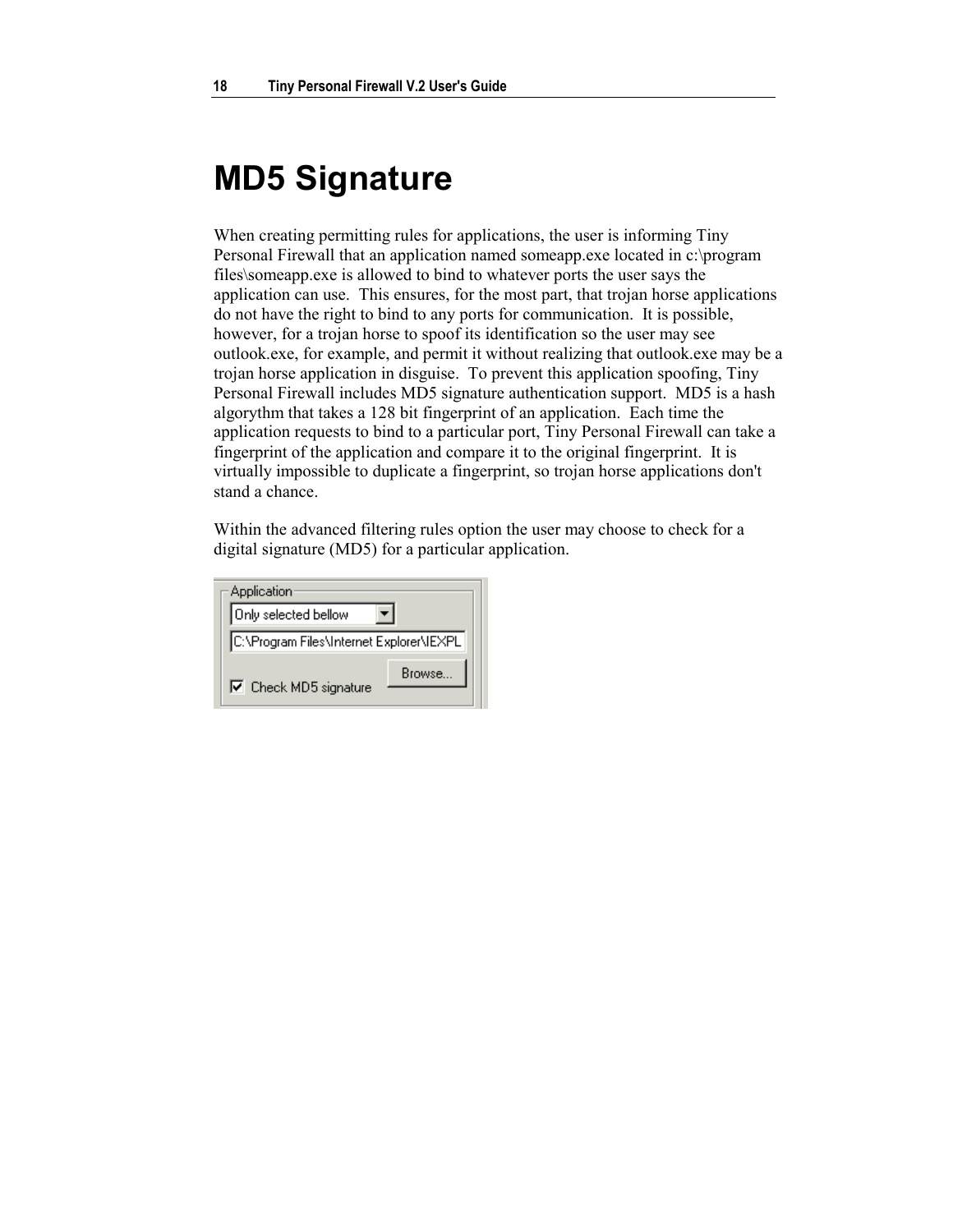## **Security Levels**

### **Minimal Security**

Minimum security permits any service or application to transmit and recieve data. It is intended for those users who want to create their own filter rules. Note: the rule "ask for action if no rule is found" is not applicable to minimal security.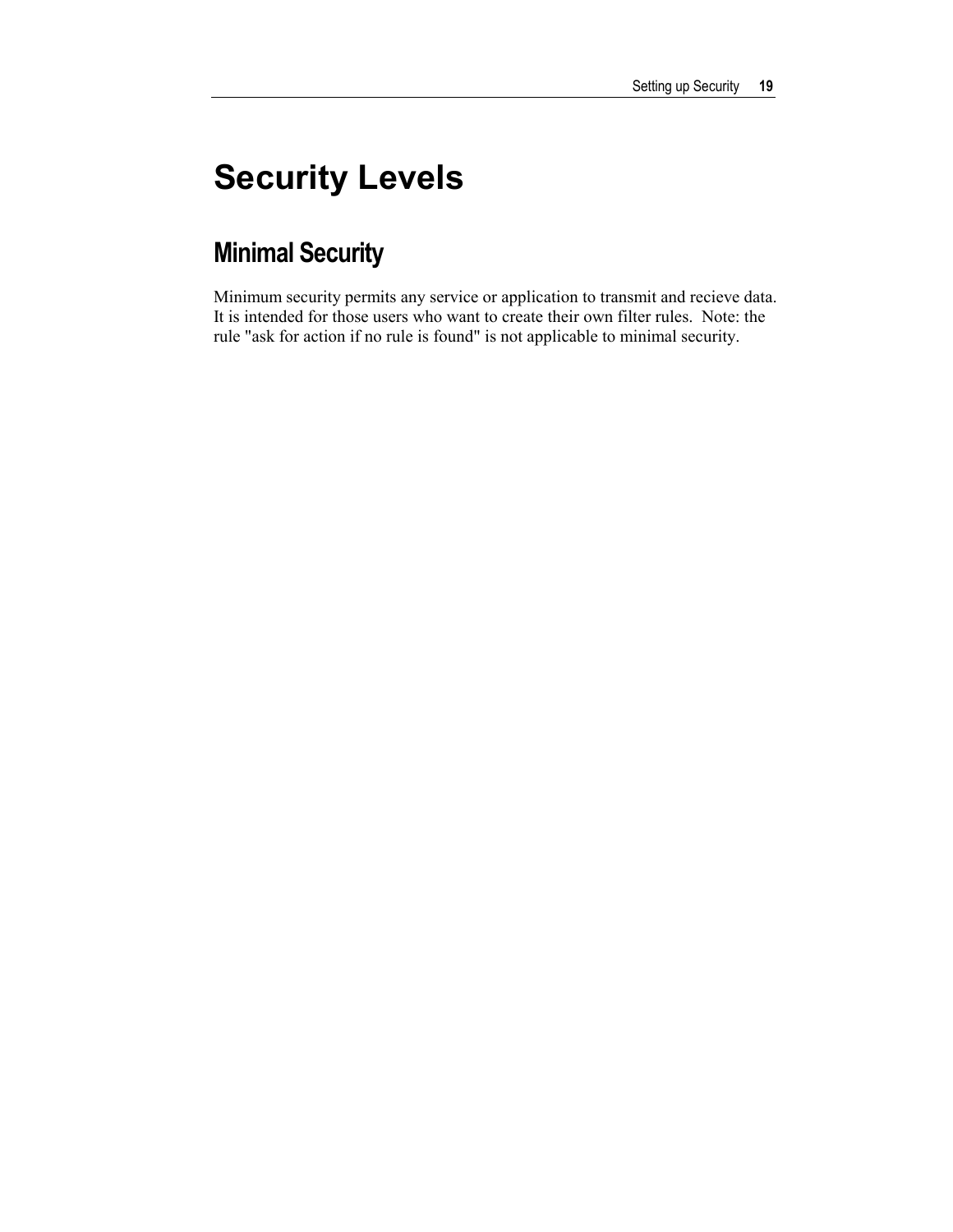### **Medium Security**

Medium security is the default security level and is recommended for most users. Contrary to minimal security, medium security blocks all IP traffic and expects the user to supply permission policies. To help the user out, we have provided a few predefined filter rules, which may be removed at the users discretion. The option "ask for action when no rule is found," should be enabled. This option is at the bottom of the fitler rules list found in the advanced menu. Enabling it will prompt a wizard script to help walk you through the setup of new filter rules when an unknown packet is encountered. If you disable this option, any packet that does not fall within any filter rules or the known applications database will be dropped.

| <b>Tiny Personal Firewall</b>                             |                              |                                                    |
|-----------------------------------------------------------|------------------------------|----------------------------------------------------|
|                                                           | Time: [31/Dct/2000 16:47:44] |                                                    |
|                                                           | 216.53.0.92, port: 80        | Application from your computer wants to connect to |
| Local Application<br>C:\PROGRAM FILES\NAPSTER\NAPSTER.EXE |                              |                                                    |
| Permit & Create Rule<br>Permit it                         |                              |                                                    |
|                                                           | Deny it                      | Deny & Create Rule                                 |

The wizard provides four options as shown in the previous screen shot. The two options on the left will only permit or deny the single packet that prompted the wizard. In most cases you will need to select one of the two options to the right and create a static rule for other packets of the same nature.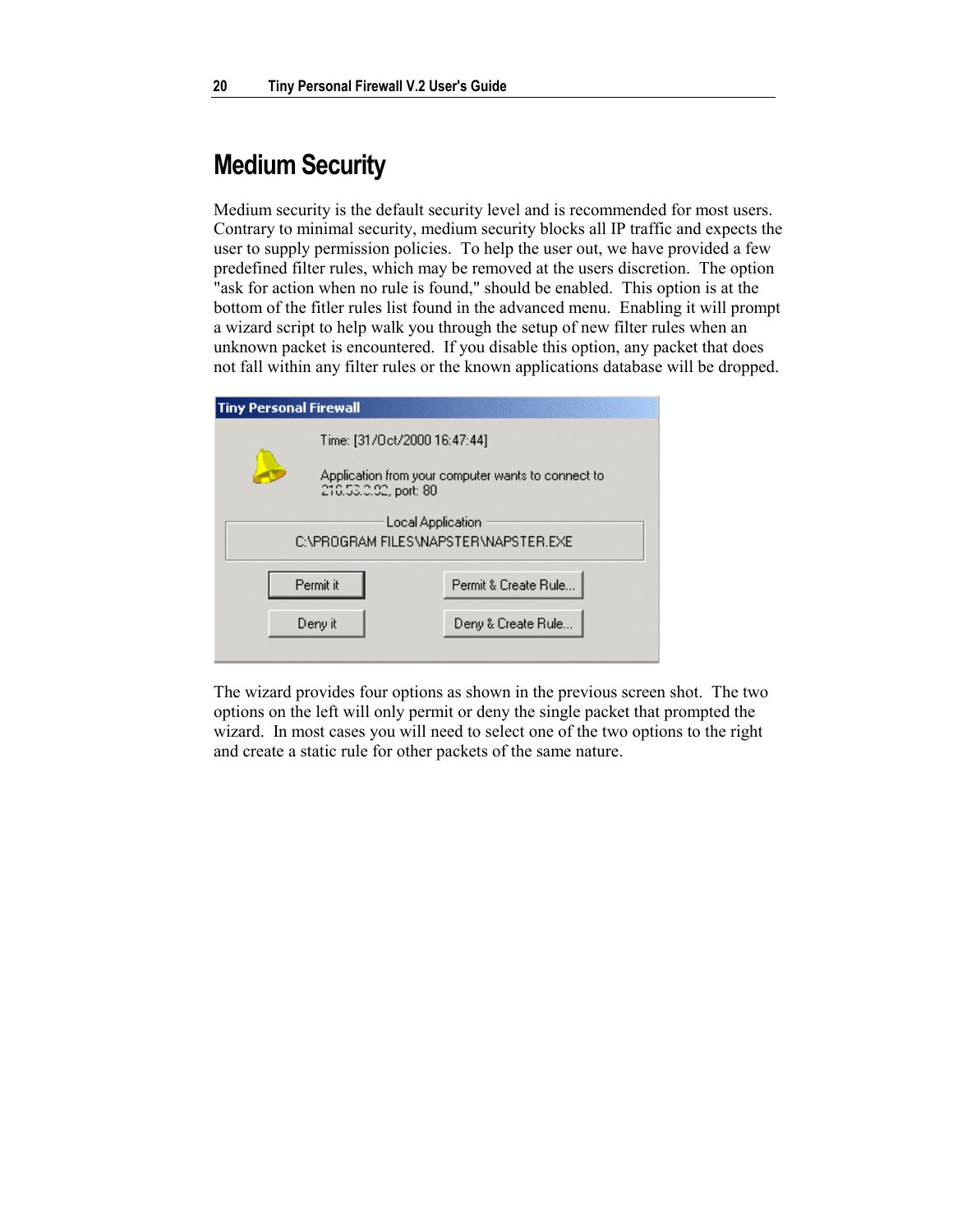| <b>Application</b>                                                                                                                                                                                                                                                                             | $\vert x \vert$ |
|------------------------------------------------------------------------------------------------------------------------------------------------------------------------------------------------------------------------------------------------------------------------------------------------|-----------------|
| A filter rule can be applied to either a specific application or to<br>any application (you can specify the application by filename only<br>or include the entire path).<br>If you specify the application by filename only, the rule will be<br>applied to the applications in any directory. |                 |
| To which application would you like to apply this rule ?                                                                                                                                                                                                                                       |                 |
| C Any application                                                                                                                                                                                                                                                                              |                 |
| This application only<br>G.                                                                                                                                                                                                                                                                    |                 |
| C:\PROGRAM FILES\NAPSTER\NAPSTER.EXE                                                                                                                                                                                                                                                           |                 |
|                                                                                                                                                                                                                                                                                                |                 |
|                                                                                                                                                                                                                                                                                                |                 |
|                                                                                                                                                                                                                                                                                                |                 |
|                                                                                                                                                                                                                                                                                                |                 |
|                                                                                                                                                                                                                                                                                                |                 |
| Next<br>< Back                                                                                                                                                                                                                                                                                 | Cancel          |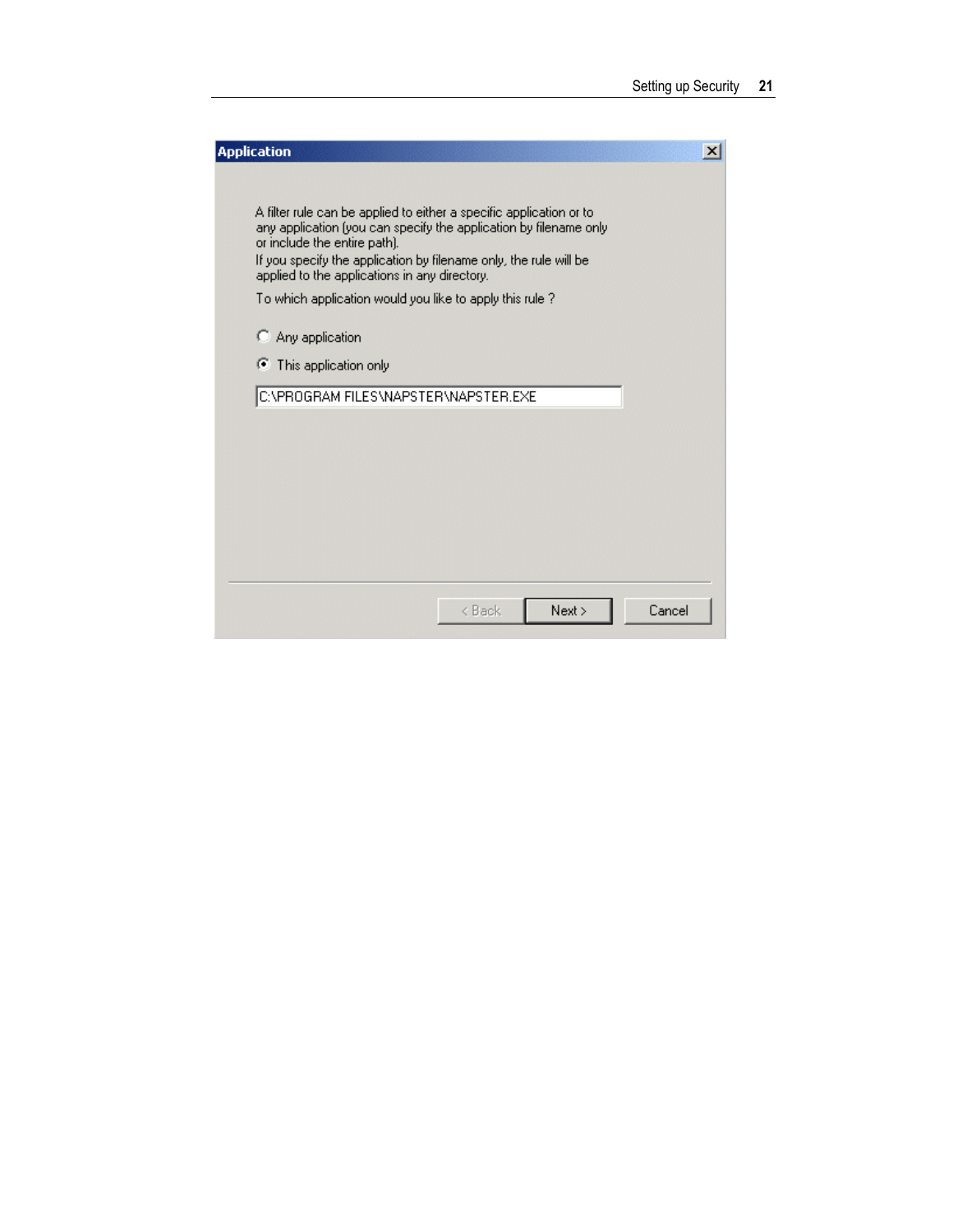By selecting "any application," the port will be opened for any application. In most cases you will specify the default option "this application only."

| <b>Remote Address</b><br>$\mathsf{x}$                                                                                                                                                   |
|-----------------------------------------------------------------------------------------------------------------------------------------------------------------------------------------|
|                                                                                                                                                                                         |
| The IP address identifies the particular computer<br>on the network.                                                                                                                    |
| You can create a rule for all remote address (remote)<br>computers), or for one address only.                                                                                           |
| If you want to permit/deny communication from/to<br>any remote address, select "Any remote address".<br>Otherwise, input a particular address and select<br>"This remote address only". |
| Any remote address                                                                                                                                                                      |
| <b>C</b> This remote address only                                                                                                                                                       |
| 210.50.0.92                                                                                                                                                                             |
|                                                                                                                                                                                         |
|                                                                                                                                                                                         |
| Next ><br>Cancel<br>< Back                                                                                                                                                              |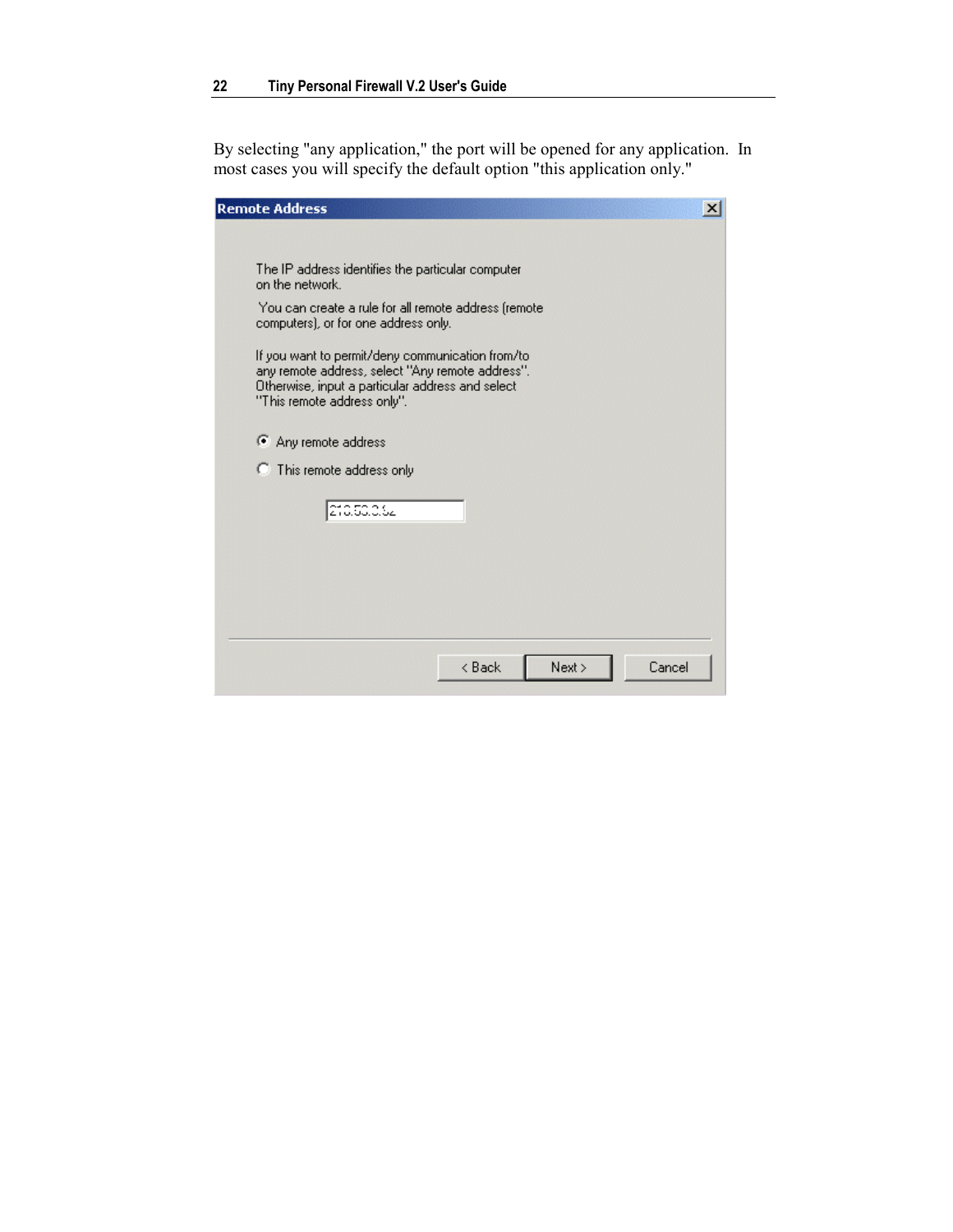You can limit outbound/inbound packets to/from an individual IP address. Most applications will communicate with several addresses so you will specify "any remote address." If you know that the application will communicate with a particular subnet or group of IP addresses you can specify the single IP address supplied by the wizard, and later edit the filter rule so that the remote endpoint will include additional IP addresses or a predefined list specified in the "trustful addresses."

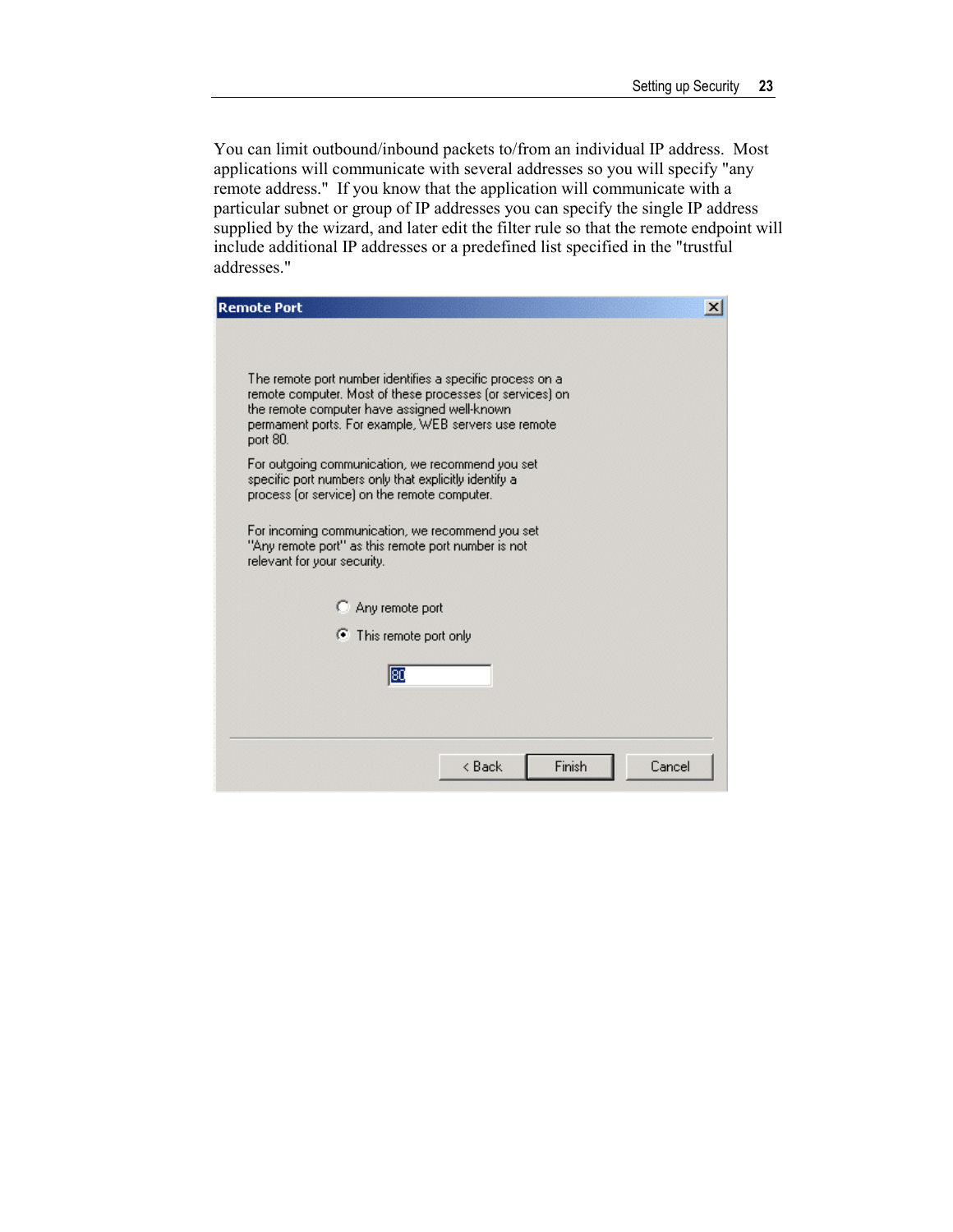As indicated by the text, we recommend that the user specify a single remote port for each application. Many applications will send to several ports. For example, a web browser may also send to port 21 for FTP, or to 443 for HTTPS. By specifying "any remote port" you will eliminate the need to create other permitting rules; however, this may comprimise security.

### **Maximum Security**

Maximum security will incorporate all the filter rules and permissions from the known applications; however, the wizard is not available. If a packet does not apply to any rules it will be dropped. Maximum security works just the opposite of Minimum security. All traffic is blocked, therefore any acceptable communication must be specified through fitler rules.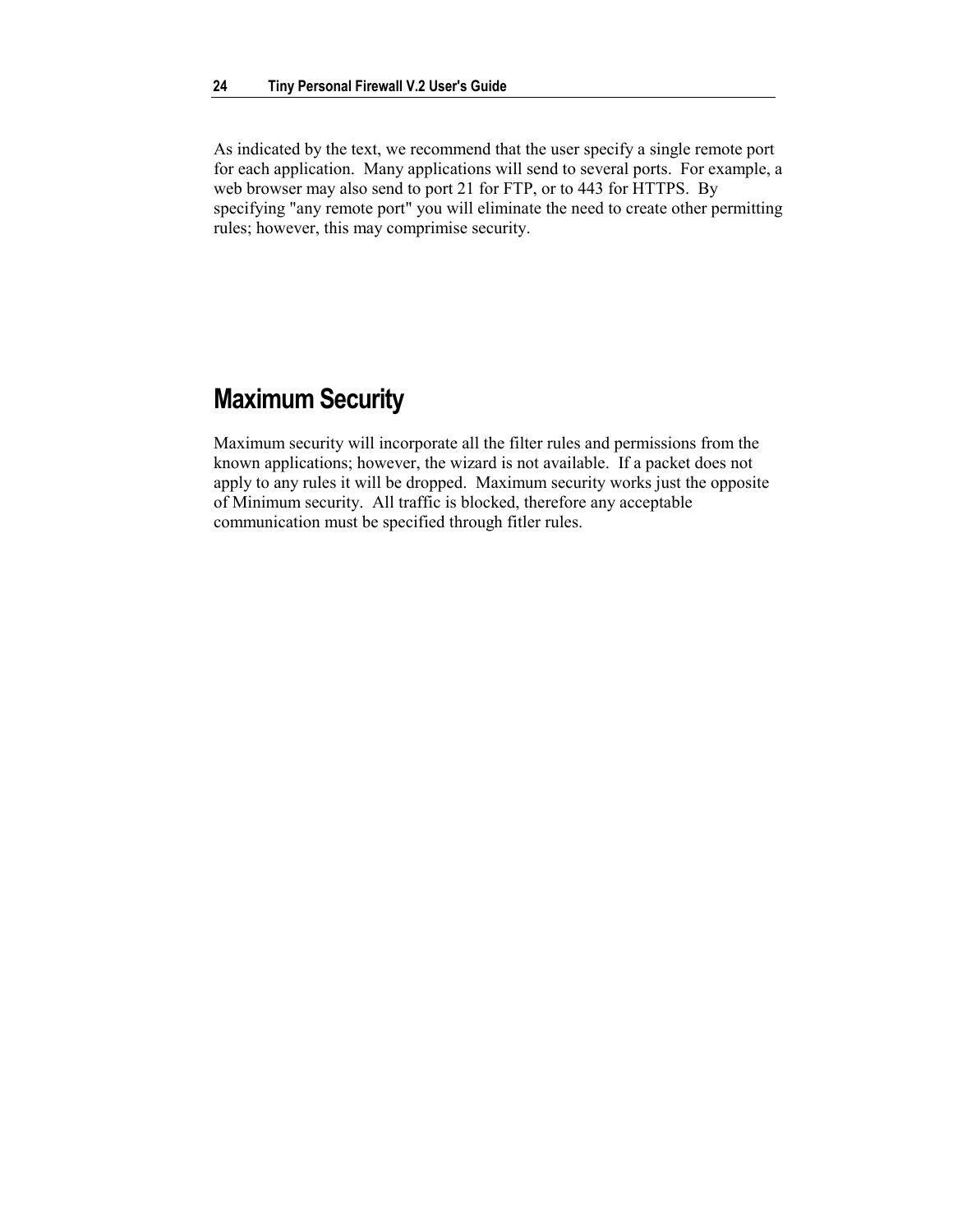## **Creating Filter Rules**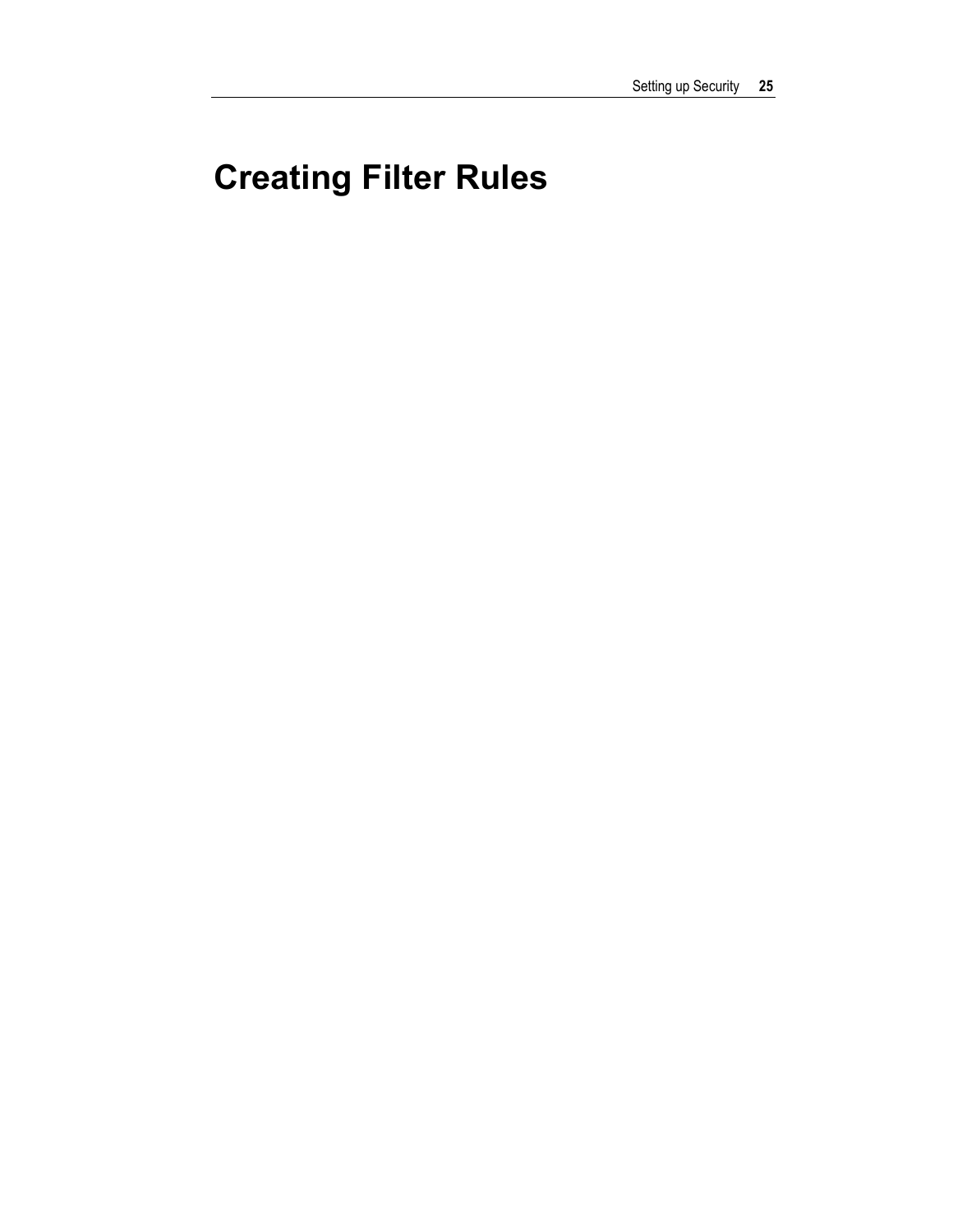### **Intro to TCP/IP**

In order to personalize your firewall it is important to understand the basics of data transmission. The Transmission Control Protocol/Internet Protocol is the only means of communication across the Internet. This is to ensure standardization so that routers can identify every packet and properly route them. The Internet Protocol is responsible for the addressing scheme of every packet that is to leave your computer. This addressing information is contained in a standard format header, that varies depending on the protocol.

**ICMP** (Internet Control Message Protocol) As the full name implies, ICMP is a messaging protocol. The 'ping' command is most commonly associated with ICMP packets. There are several flags that represent ICMP responses. The most common reply is the 'echo.' Personal Firewall can block both incoming and outgoing 'echo' replies.

**UDP** (User Datagram Protocol) Uses a special type of packet called a datagram. Datagrams do not require a response, they are one way only. Datagrams are usually used for streaming media because an occasional packet loss will not affect the final product of the transmission.

**PPTP** (Point-to-Point Tunneling Protocol) Is used mostly by companies, who have set up a Virtual Private Network (VPN). A VPN creates a tunnel between a client and server that uses various forms of encryption. Individual rules cannot be made for PPTP, however Personal Firewall can support pass through of any PPTP packet.

**TCP** (Transmission Control Protocol) The Transmission Control Protocol is host to a large suite of protocols such as FTP, Telnet, HTTP, SMTP, POP3 and so on. TCP is based on two-way communication, meaning that the sending party requires an acknowledgement before sending more packets.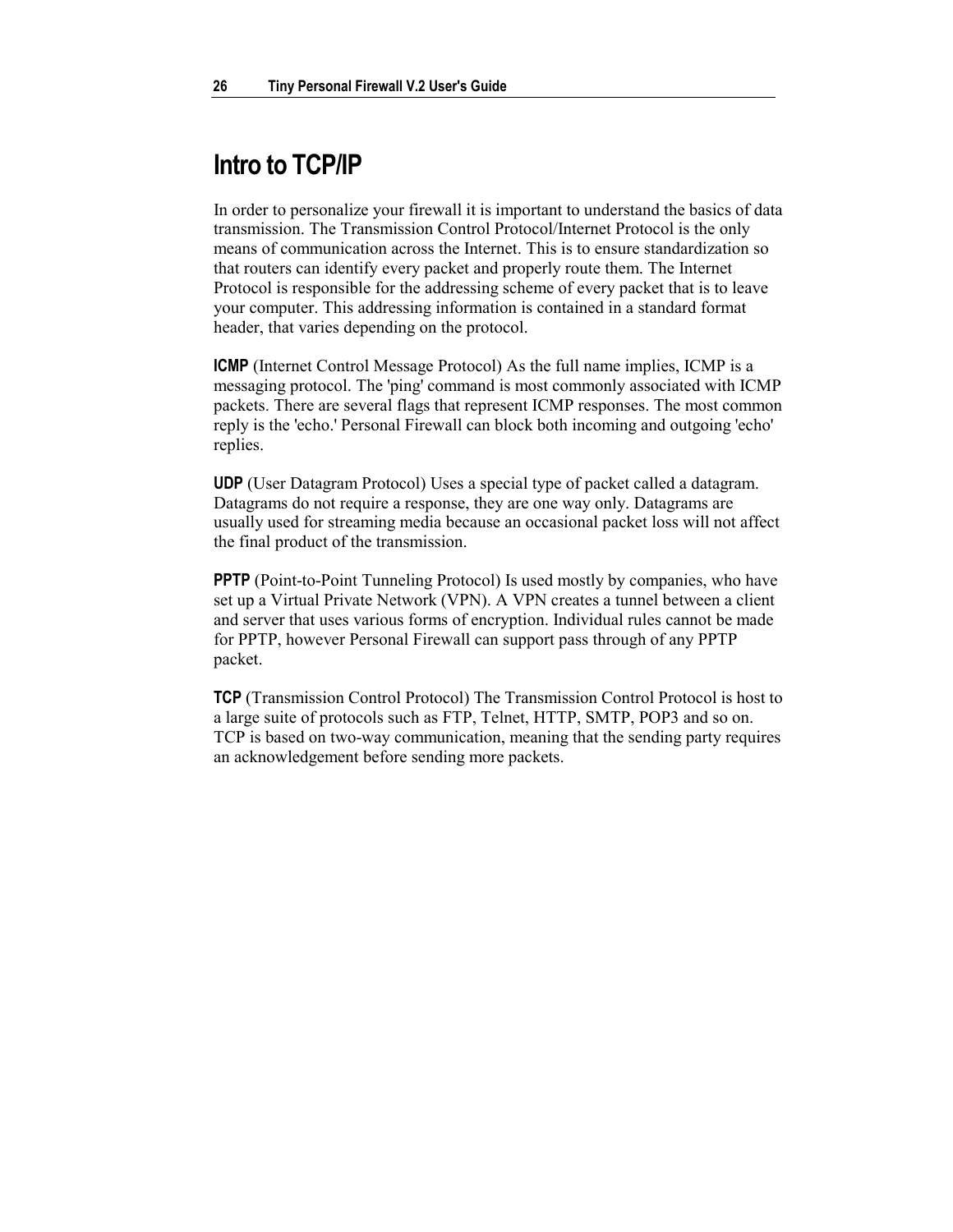### **Time Intervals**

You can set time frames on individual filter rules. In the following example I have validated a filter rule only on mondays and tuesdays from midnight until 8:00 a.m. Personal Firewall always uses military time.

| Rule valid                                                |  |
|-----------------------------------------------------------|--|
| In this interval only                                     |  |
| 00:00 - 08:00 [Mon,Tue]<br>Set                            |  |
| <b>Valid time</b>                                         |  |
| Time settings                                             |  |
| End at:<br>Start at:<br>00:00<br>08:00                    |  |
| $\nabla$ Tue<br>$\nabla$ Mon<br>$\Box$ Fri<br>□ Wed □ Thu |  |
| $\Box$ Sat $\Box$ Sun                                     |  |
|                                                           |  |
| <b>OK</b><br>Cancel                                       |  |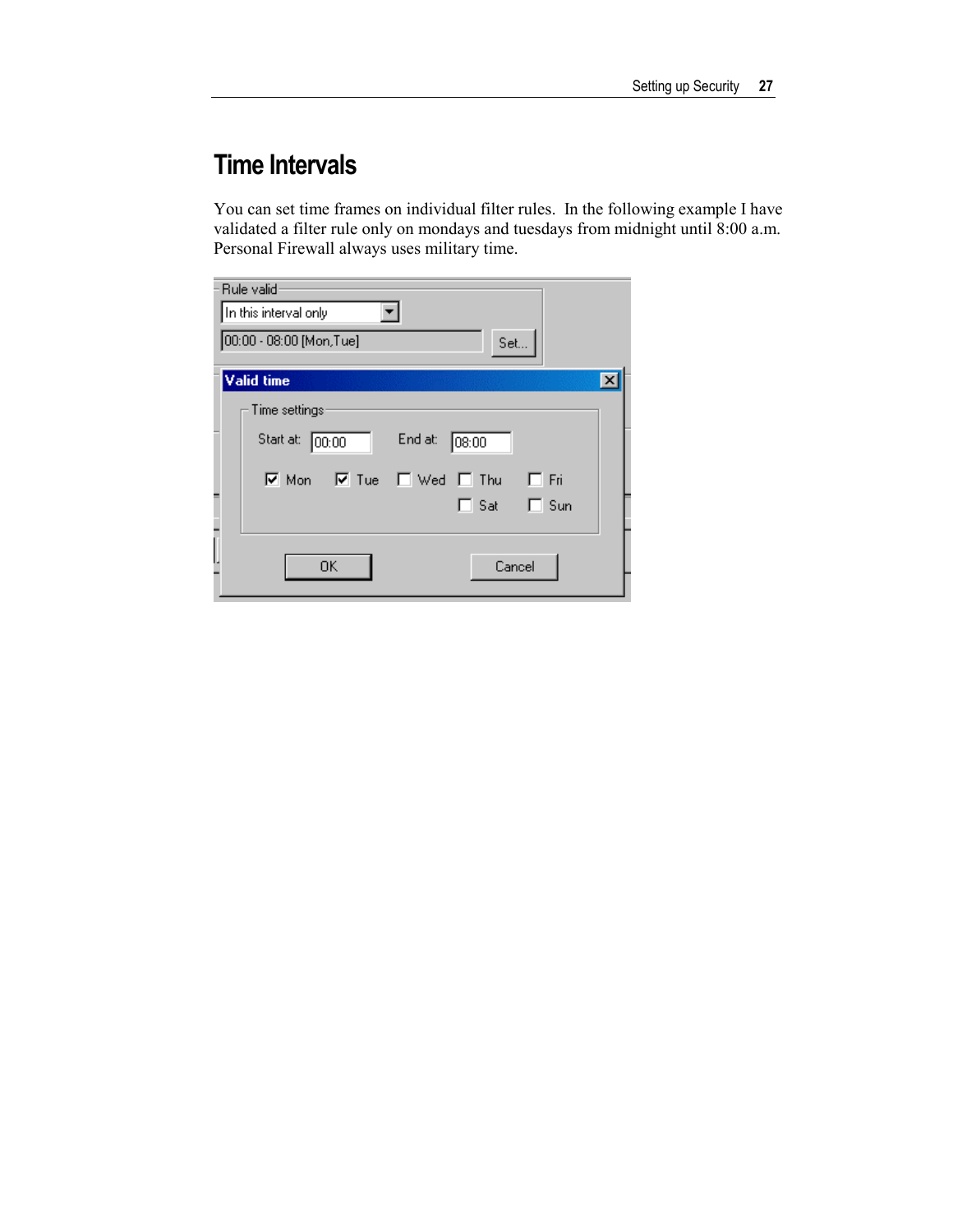### **Endpoints**

The **local endpoint** always refers to the computer where Tiny Personal Firewall resides. For **outgoing** TCP or UDP packets, the local endpoint can be defined by a single or range of ports. In most cases you would leave this option as 'any' because the source port may be dynamically picked from a range. A better option is to select filter rules for a specific **application**. This is necessary if you are in minimal security level, or you have disabled the option to ask for an action if no rule is found, or you want to allow communication from a particular application during specified intervals. For **incoming** packets, the local endpoint port number would be the destination port of the arriving packet. This value is, under most circumstances, only relevent for server applications that are listening for packets destined to a particular port. Some services and server applications listen on multiple or non-standard ports, therefore it is recommended that you specify the application and leave the port number as 'any.'

The **remote endpoint** always refers to the other party. For example, if you request a URL from CNN.com, the CNN.com web server is the other party. Or, if you were running an FTP server from your local machine, any person connecting to your FTP server is the remote endpoint. Since your computer is secured by personal firewall, you would need to allow access to your FTP site. To do this you would need to specify that for **incoming** packets that will be received by the FTP server application (which you will specify in the application field of the local endpoint) must be permitted always, or only during certain hours and days (which you will specify in 'rule valid'). You can also specify the remote endpoint by IP address and/or port. For **outgoing** packets (those initiated locally such as a URL request) you can permit or deny access to certain destinations. For example, you can deny any web communication over HTTP by specifying the remote endpoint by port number 80. Port 80 is the standard for HTTP communication. This and other common protocols are described in the Port Addressing chapter.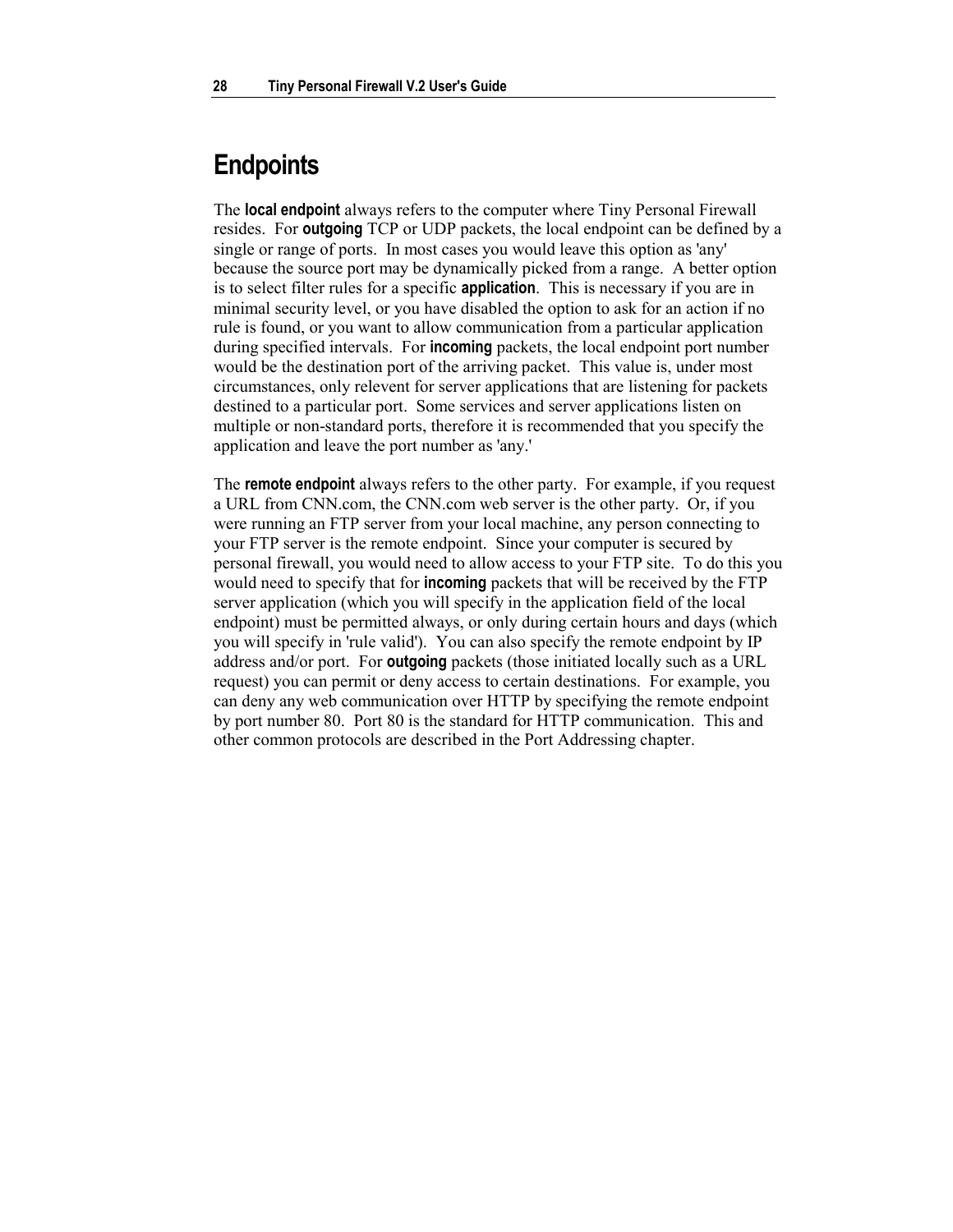### **Ordering and Precedence**

On an incoming or outgoing packet the personal firewall driver captures the packet and compares it against several rules. If the packet falls within a particular rule's conditions, then it follows the action provided by the rule and is dismissed from any further interrogation. For this reason it is important to order rules appropriately.

An **incoming** packet is first compared against the filter rules. **Filter rules** are compared against in **top down** order. If a packet does not meet the criteria on any user defined filter rules, then it is compared against its record table. If a match is found in the record table then the packet is permitted as a returning packet to a recent request that was initiated locally.

An **outgoing** packet is also compared first against the filter rules. If you are in minimal security then no further checks are performed. If you are in medium security, and the outbound packet did not apply to any filter rules, then the packet is compared against the database of permitted applications.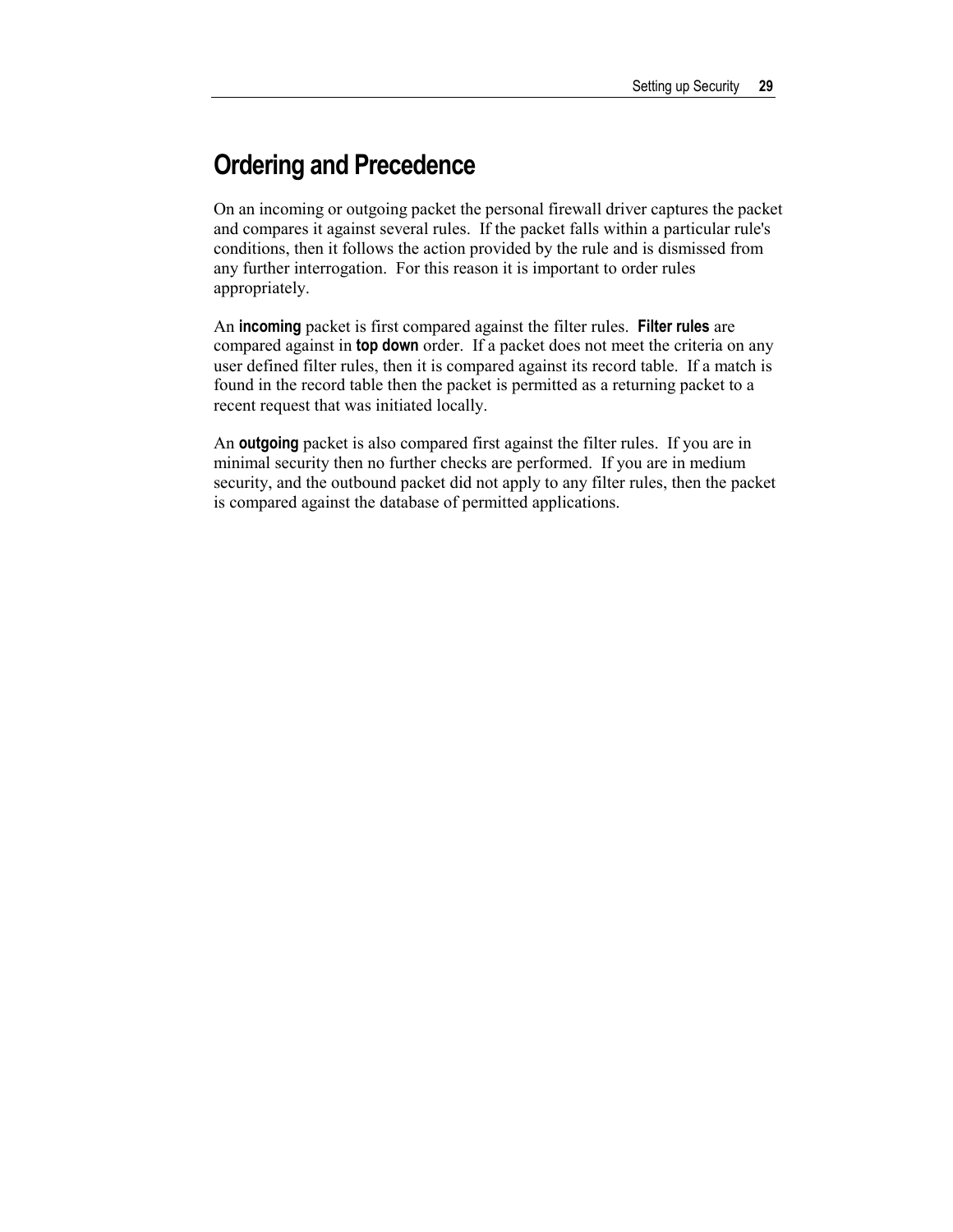#### **Port Addressing**

This section does not contain a direct application to Personal Firewall. However, it is important to understand the following concepts.

The Transmission Control Protocol (TCP) and User Datagram Protocol (UDP) both require port addressing. Applications and services bind to particular ports, so when a TCP or UDP packet arrives at your computer, the operating system knows to forward the packet to the application listening on the port that the packet was directed to.

Ports are a driving force behind firewalls and routers. Packets are typically routed or denied based on source and/or destination port information. The Internet Assigned Numbers Authority (IANA) is responsible for maintaining the association of each port. Ports 0 to 1023 are the well known ports. The most common TCP protocols such as HTTP, FTP, Telnet, POP3, SMTP and so on are within the well known ports and, therefore, use standard port allocations across wide area networks. For example, HTTP uses port 80, so a web server requires port 80 to be open in order to receive web requests. For a list of all port assignments refer to the IANA website at http://www.isi.edu/innotes/iana/assignments/port-numbers.

Every TCP and UDP packet contains a source and destination port. Refering to the previous example, let's say you request information from http://www.cnn.com. Your web browser sends the information to the TCP/IP stack. The Internet Protocol (IP) recognizes the request as HTTP and assigns the destination port as 80. An available source port is also assigned to the packet and remains used for a period of time, or until a packet returns on that port. This returning packet will have a reversed port assignment, meaning that the source port would be 80 and the destination port as the port your web browser is expecting a return from. Note that cnn.com is a domain name, which means that before you can send any request to cnn's web server, your web browser must first send information to a domain name server, requesting the IP address associated with the provided domain name.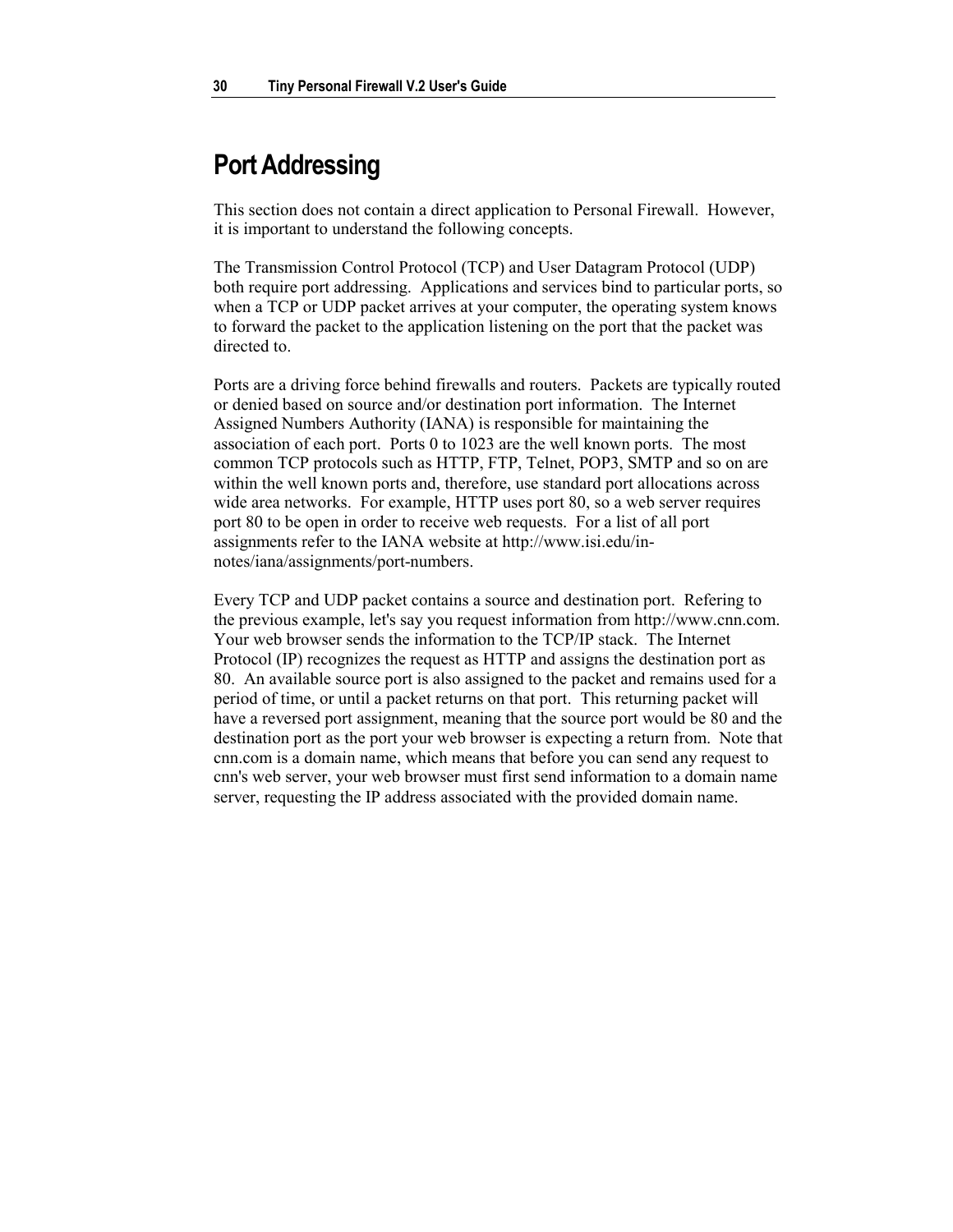## LOGS AND PACKET ANALYSIS

### **In This Chapter**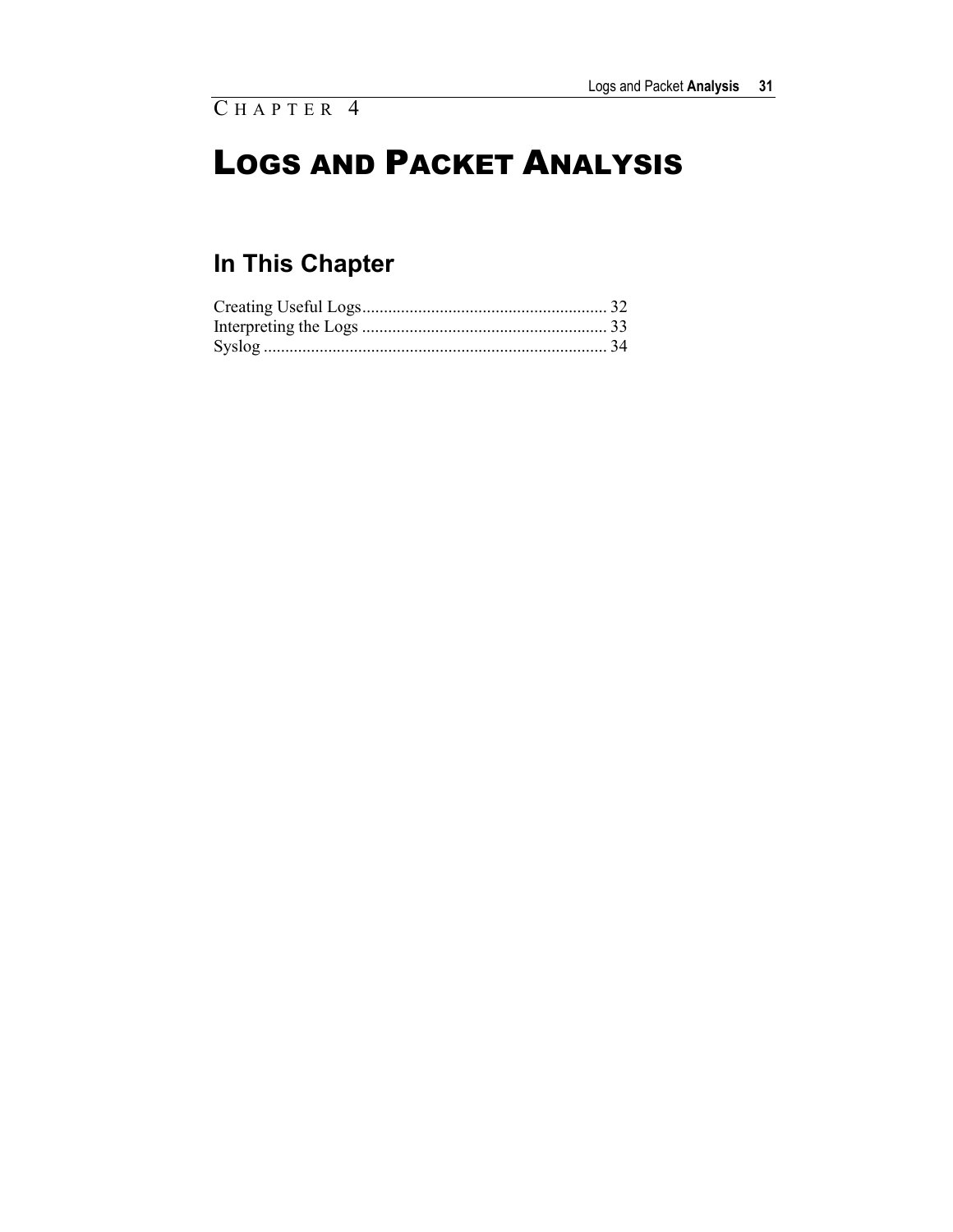### **Creating Useful Logs**

Each individual filter rule offers the option to log information pertaining to each packet that matches the rule. This way you can isolate log information. In the following chapter a filter rule was created to deny and log any incoming packet arriving on port 139 (NetBios TCP). NetBios is the Microsoft protocol that enables sharing over TCP/IP.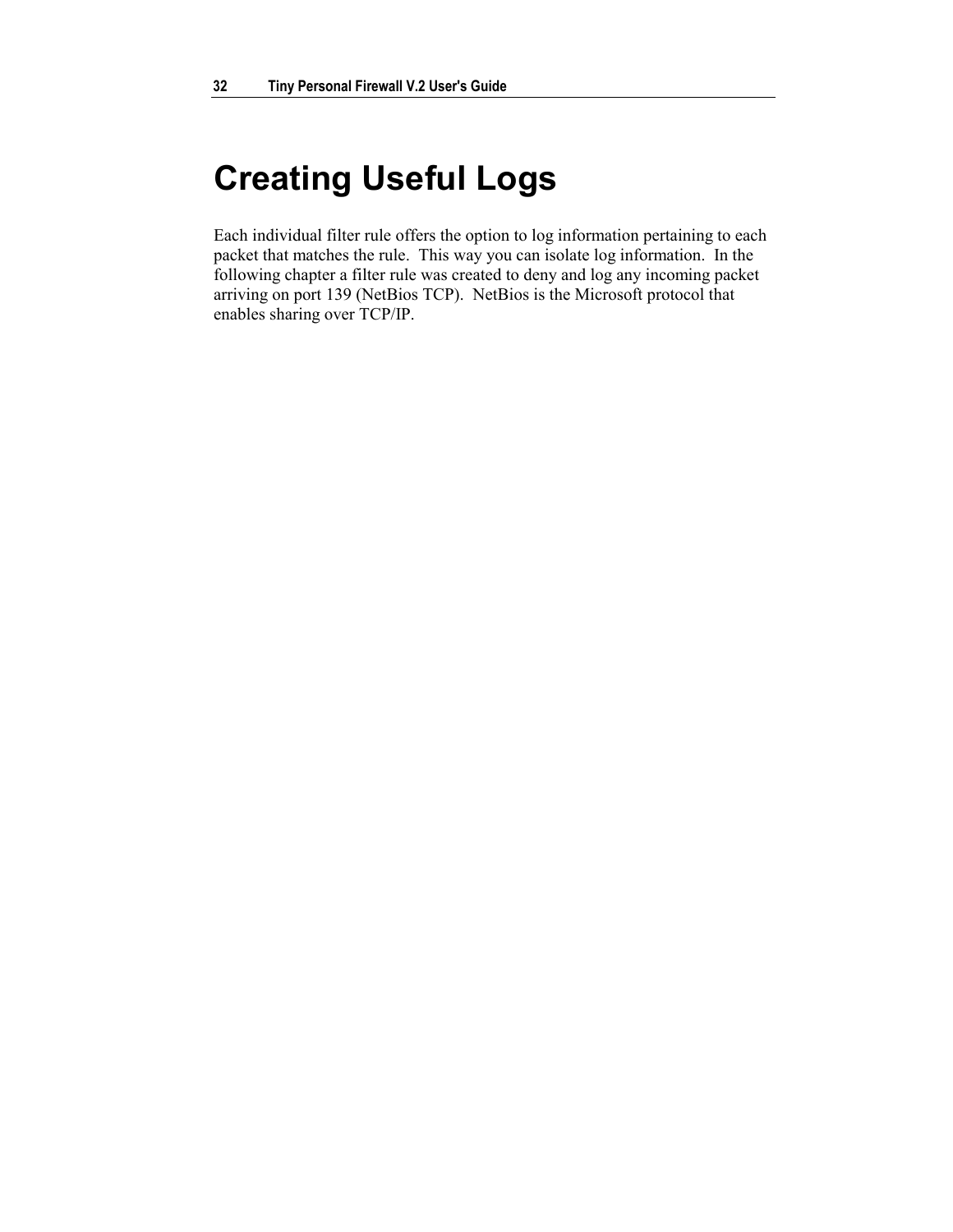## **Interpreting the Logs**

The following diagram describes three lines taken from a sample filter.log. All logs follow this format.

| [07/Nov/2000 15:45:27]<br>[07/Nov/2000 15:45:30]<br>[07/Nov/2000 15:45:36]                                                    |             | Rule<br>Rule.<br>Rule. | 'NetBT Session': Blocked:<br>'NetBT Session': Blocked:<br>'NetBT Session': Blocked: |                                                 |
|-------------------------------------------------------------------------------------------------------------------------------|-------------|------------------------|-------------------------------------------------------------------------------------|-------------------------------------------------|
|                                                                                                                               | Time Stamp  |                        | Name of rule I                                                                      | Action                                          |
| TCP 192.168.10.144:1368->localhost:139,<br>TCP 192.168.10.144:1368->localhost:139,<br>TCP 192.168.10.144:1368->localhost:139, |             |                        |                                                                                     | Owner: SYSTEM<br>Owner: SYSTEM<br>Owner: SYSTEM |
| <b>Remote Address</b>                                                                                                         |             | Local Address          | <b>Listening Service\Application</b>                                                |                                                 |
| Protocol                                                                                                                      | Remote Port | Direction              | Local Port                                                                          |                                                 |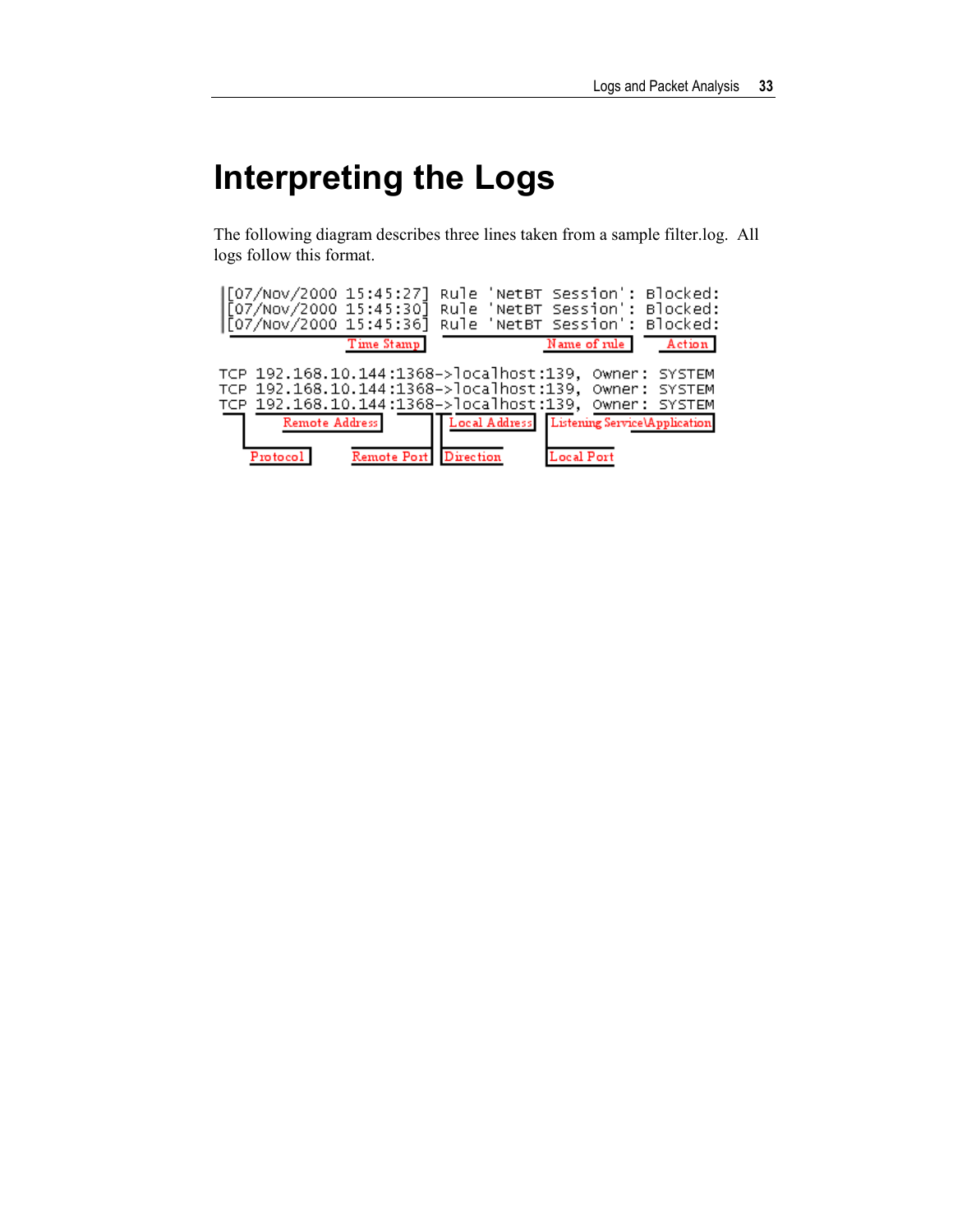## **Syslog**

You can choose to send all of your log information to a syslog server. The Beta version allows the user to enable this feature from the advanced miscellaneous window; however, there is no support within the administration window to specify the IP address of the syslog server. In the config file located in the Tiny Personal Firewall folder you will find the following information. Change the value of "LogIntoSyslog" to "1" and "SyslogIpAddress" to the IP of the syslog server.

[HKEY\_LOCAL\_MACHINE\Software\TinySoftware\PersFw\Config\FwCfg]

"FirewallEnabled"="1"

"LogIntoFile"="1"

"UserResultRequired"="1"

"LogIntoSyslog"="1"

"SyslogIpAddress"="192.168.10.2"

"SecurityLevel"="3"

"FilterFragmentedPackets"="0"